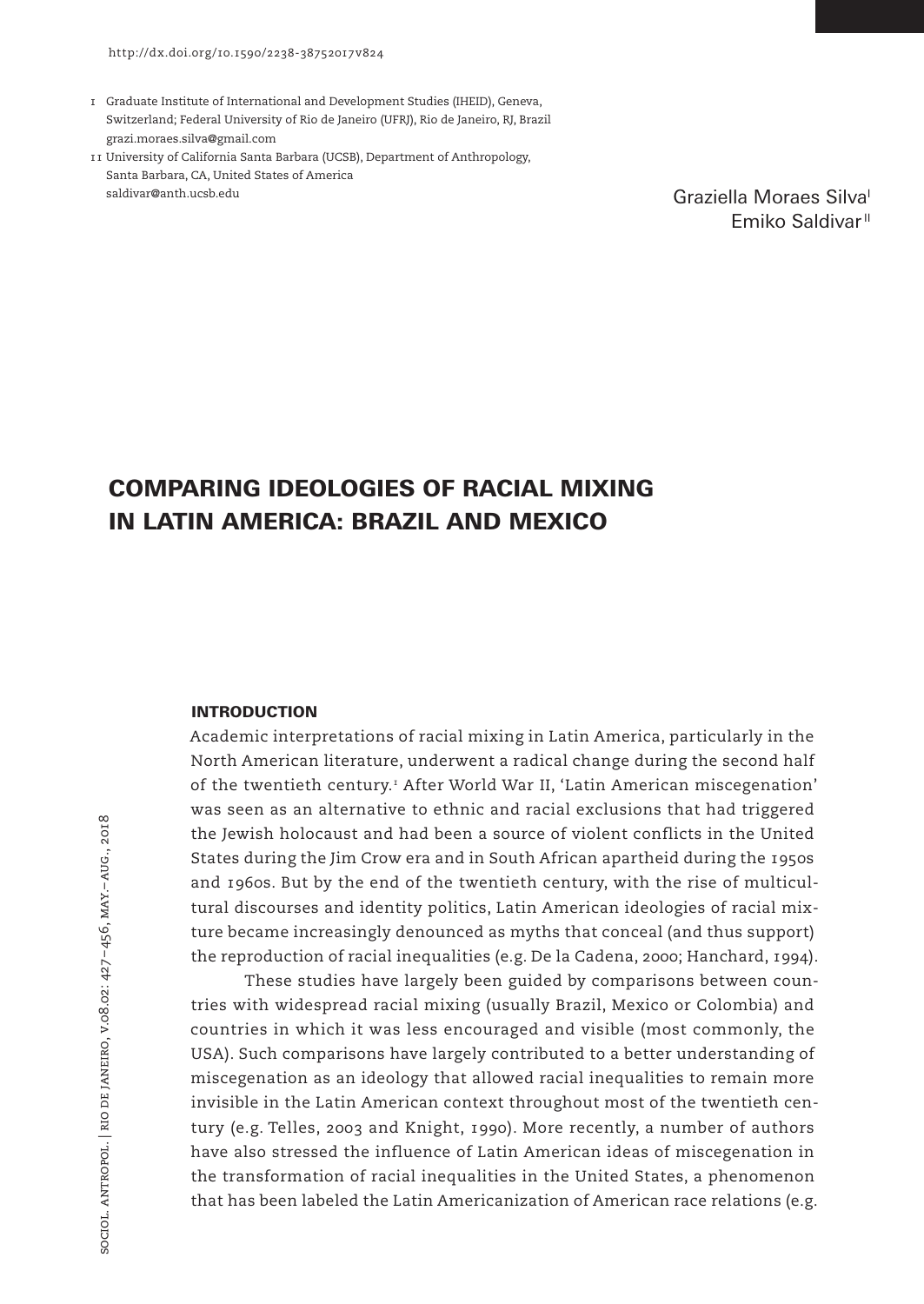Bonilla-Silva, 2004). Exploring this comparison, these studies have usually treated racial mixture as a coherent ideology shared across the region.

In this paper we propose to shift the focus onto the diverse ways in which racial mixture currently impacts racial formations in the region. Empirically, we turn our gaze to Brazil and Mexico, two of the largest countries in Latin America, and also those with the largest Afro-descendant and indigenous populations in the continent. As in most countries in the region, ideologies of racial mixture were instrumental to the construction of their national identity: first as a strategy for whitening (Stepan, 1991) and later as tools for assimilation (e.g. Freyre, 1946, and Gamio, 2010). Today, ideas of racial mixing remain central in both Brazil and Mexico, but racial politics are significantly different. Brazil has increasingly seen black (*pretos*) and brown (*pardos*) people join forces to address racial inequalities, arguing that mixed *pardos* are in similar conditions to blacks. Mexico, by contrast, still advocates the benefits of racial mixture, avoiding the discussion of race and racial inequalities on the grounds that most of the population is mixed.

Our paper unfolds as follows: first we explore the role of racial mixing in the nation building processes in Brazil and Mexico. We emphasize the similarities in the ways in which this idea has been articulated in the two countries historically, but also the important differences, something often overlooked in the literature. Next, turning to PERLA data (presented in our methods section), we discuss how these differences have created distinct perceptions of racial identification in Brazil and Mexico, focusing on three dimensions: (1) the relationship between racial identification and skin color, (2) the relationship between racial mixture and cultural differences, and (3) the impact of racial mixture on ethnoracial inequalities.<sup>2</sup> We conclude by stressing the need for more comparative studies between Latin American countries in order to better understand the diversity of *mestizaje* projects and their differential impacts in the region.

## RACIAL MIXTURE IN BRAZIL AND MEXICO: SIMILARITIES AND DIFFERENCES

Two of the largest countries in Latin America, Brazil and Mexico also have the region's largest populations of black and indigenous peoples, respectively. In addition, they have commonly been cited as two of the most striking examples of the success of racial mixing ideas as tools for nation-building (Telles & Garcia, 2013).

From the early twentieth century onwards, Latin American intellectuals moved away from ideas based around scientific racism that defended the importance of racial purity. Instead racial mixing was advocated as a route to create a new 'race' or 'national character' which would combine the best features of each group. Two leading proponents of these ideas were José Vasconcelos and his defense of Mexicans as a cosmic race, and Gilberto Freyre's myth of the three races as the basis of Brazilian exceptionalism. Such images proved highly in-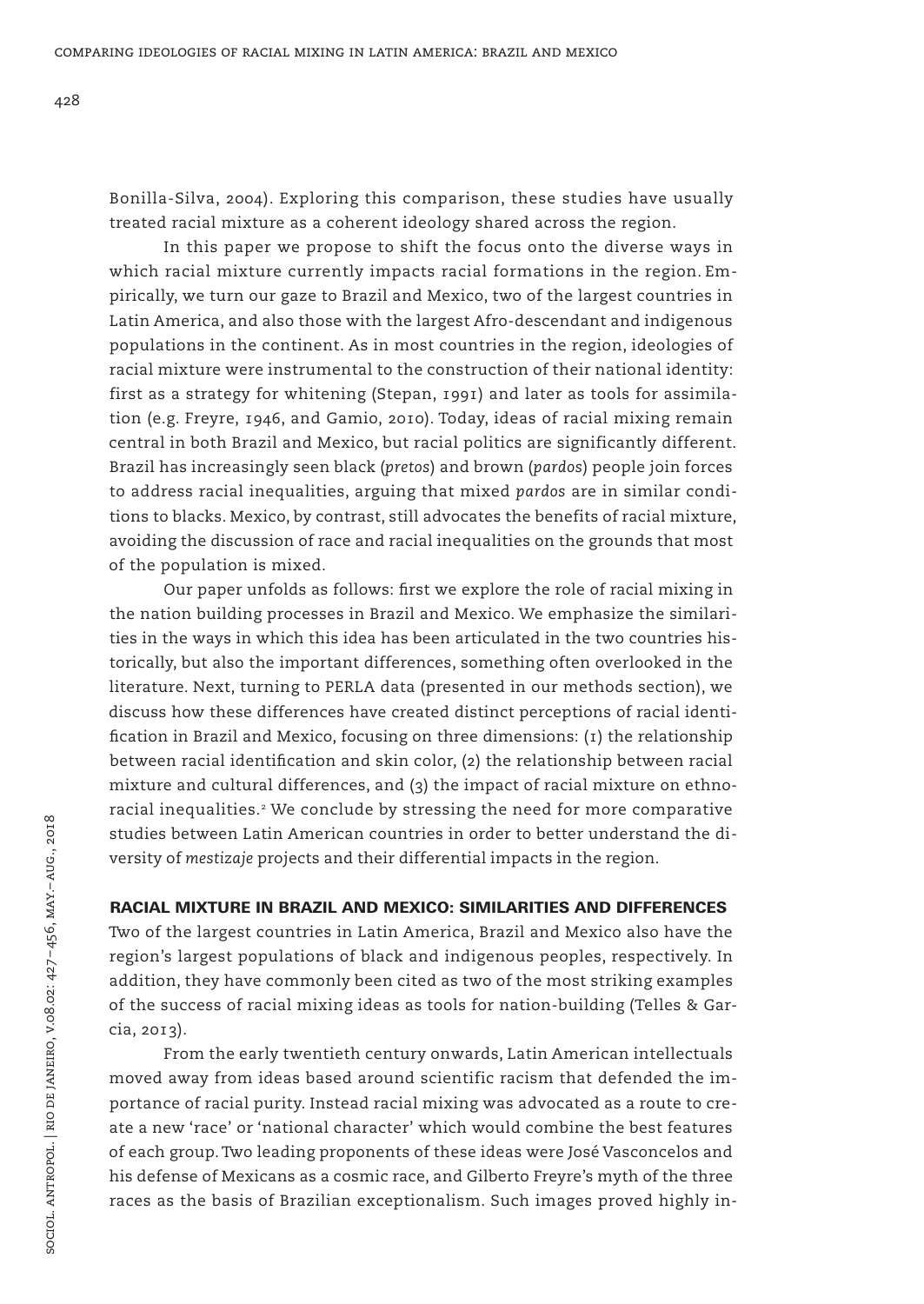strumental in the creation of both nation states where the diversity of the population and the lack of a single ethnic core were deemed problematic (Appelbaum, Macpherson & Rosemblatt, 2003). It was during the first decades of the twentieth century that popular and syncretic signs went from being stigmatized – and even criminalized – practices to national symbols (Skidmore, 1976).

These ideas seem particularly important in a period of social unrest caused by growing urbanization and increasing social stratification (Marx, 1998; Knight, 1990). Intentionally or not, notions of racial mixture provided a way to forge ideas of equality while maintaining an economy based on dramatic inequality (Saldivar, 2014).

But while these ideas of symbolic inclusion may have created a universal sense of national citizenship based largely on mixture, the overlapping of national identification and racial mixture also implied a national identity based on sameness, which particularized (and consequently excluded) certain groups who affirmed their difference or who were categorized as different. This concept of unity based on racial and cultural mixture exhibited a number of "paradoxes of hybrid homogeneity," to use Alexandra Stern's apt phrase (Stern, 2009: 158). Illustrations of such intolerance include the prohibition of schooling in German in the South of Brazil (Seyferth, 1997) or Chinese political persecution and hate crimes in Northern Mexico, which often led to the expulsion of mixed families (Renique, 2003).

Nevertheless, in the mid-twentieth century, in contrast to the United States Jim Crow laws, Brazilian racial democracy and Mexican *mestizaje* were commonly presented as inclusive and egalitarian ideologies (Harris, 1964; Van Den Bergue, 1967). Both internally and externally, Brazil and Mexico were seen as examples of non-racist societies. In the Brazilian case, UNESCO funded a series of studies to understand the 'success' of race relations in the country (Maio, 1999). Even though the results were not as optimistic as predicted, they worked to confirm the international image of Brazil. Similarly, Mexico's *mestizaje* inspired scholars like sociologist Robert Park to consider that the 'mix-blood' (the intermediary man) would be the mediator between races and cultures, since he had a broader perspective making him "the most civilized of humankind" (Cunin, 2002: 25).

Today, scholars largely acknowledge the existence of racial inequalities and discrimination against indigenous and black populations in Mexico and Brazil, respectively. Nevertheless, the acknowledgment of inequalities co-exists with the celebration of racial mixture as a key element of national identities (Telles & PERLA, 2014). Although these similarities between Brazil and Mexico justify including both countries under the rubric of racially mixed countries, there are also important differences that become understated under this shared label. Here we focus on three of these differences: the historical position of black and indigenous people in both countries, the centrality of ideas of racial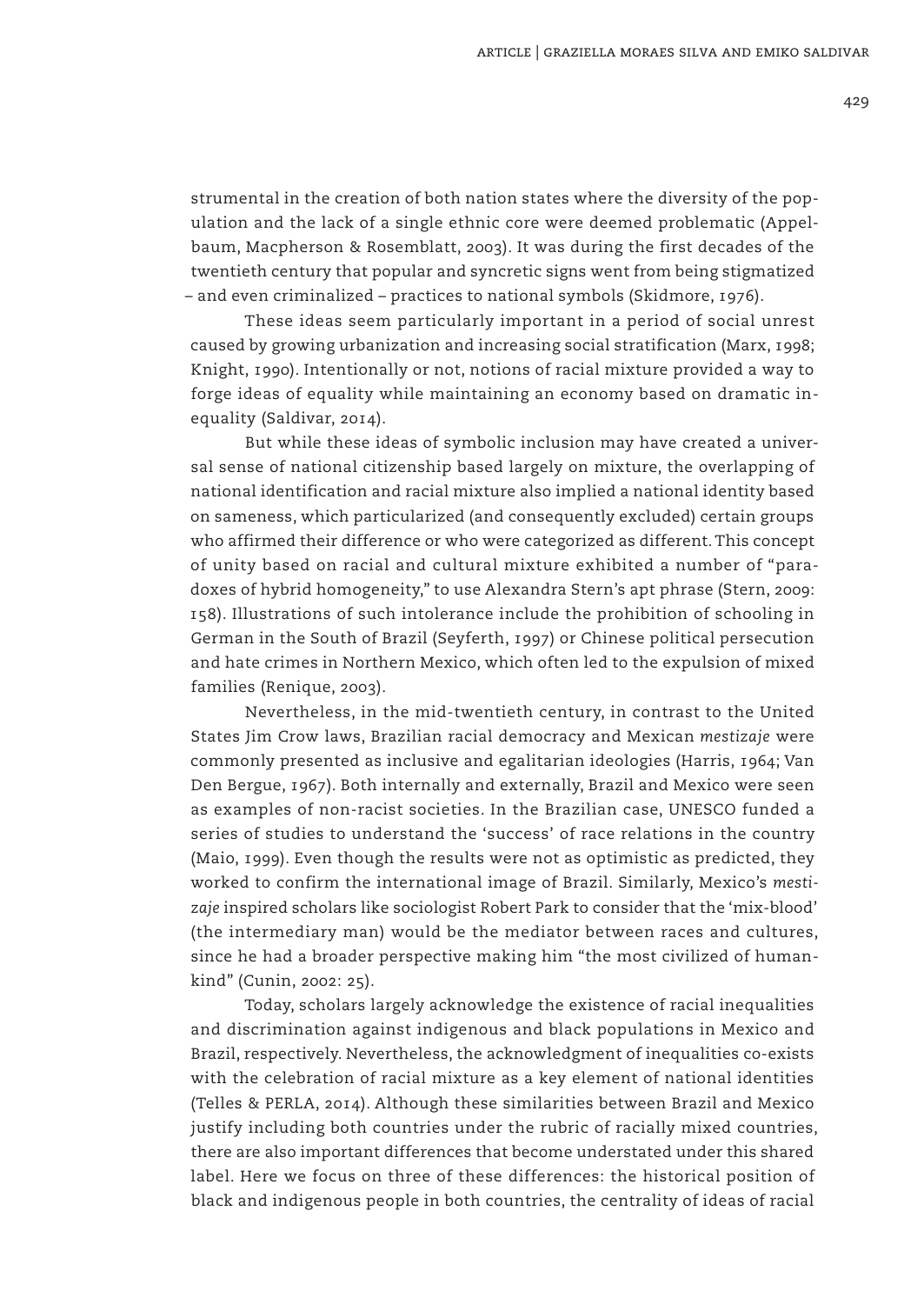mixture in the Brazilian and Mexican political transformations in the early/mid twentieth century, and the statistical visibility of ethnoracial groups in these two contexts.

A first difference is the presence of indigenous and African populations in the two countries. Brazil was the largest importer of slaves in the region and nearly decimated its indigenous population across most of its territory (with the exception of Amazonia). Brazilian racial mixture, therefore, is mostly understood as an issue of blacks and whites, though indigenous people do play an important symbolic role. By contrast, the indigenous presence was much stronger in Mexico. Although the number of black people (and African slaves) was larger than Spaniards until the eighteenth century, their presence has been deliberately erased from the Mexican imaginary (Moreno Figueroa & Saldivar, 2015; Sue, 2013; Velazquez, 2011).

But this difference is not simply demographic. As argued by Wade (1997) and Hooker (2005), black and indigenous populations have been historically perceived (and treated) as distinctive in Latin America. The history of black people in Latin America has commonly been studied through the history of colonization and slavery and, currently, of racism and discrimination. In contrast, the history of indigenous people has often been treated as one of separate ethnicities, or separate cultures, outside of (or parallel to) the national history.

These differences are partially explained by the distinct positions that black and indigenous populations had at the time of Latin American colonization. Blacks, or black Africans, had a longer history of contact with Europeans and by the time of the colonization of the Americas were perceived as 'natural' slaves by religious theories that described them as the soulless children of Cain (Banton, 1998). Native indigenous populations, however, were a puzzle to colonizers and their status as humans was the subject of well-known theological debates. Furthermore, the black presence was not homogenous throughout the region. In countries like Mexico, Argentina and Peru, African slavery was concentrated in certain regions and the black presence perceived as residual and secondary to national narratives. Brazil and Caribbean countries like Cuba and the Dominican Republic are commonly presented as regional exceptions due to the centrality of the African presence, both demographically and culturally.

In short, as aptly summarized by Wade, while black people were perceived as a race, who suffered discrimination due to their phenotype, indigenous people were perceived as cultural others, who were stigmatized (and sometimes glamorized) due to their culture. Black and indigenous populations, therefore, have often been treated as separate topics.

Building on this distinction, Hooker (2005) considers that the focus of Latin American multicultural policies on ethnic distinctions has failed to address racial discrimination. She claims that this is most clearly seen in the case of Afro-Latinos due to the fact that they are not normally recognized as a dif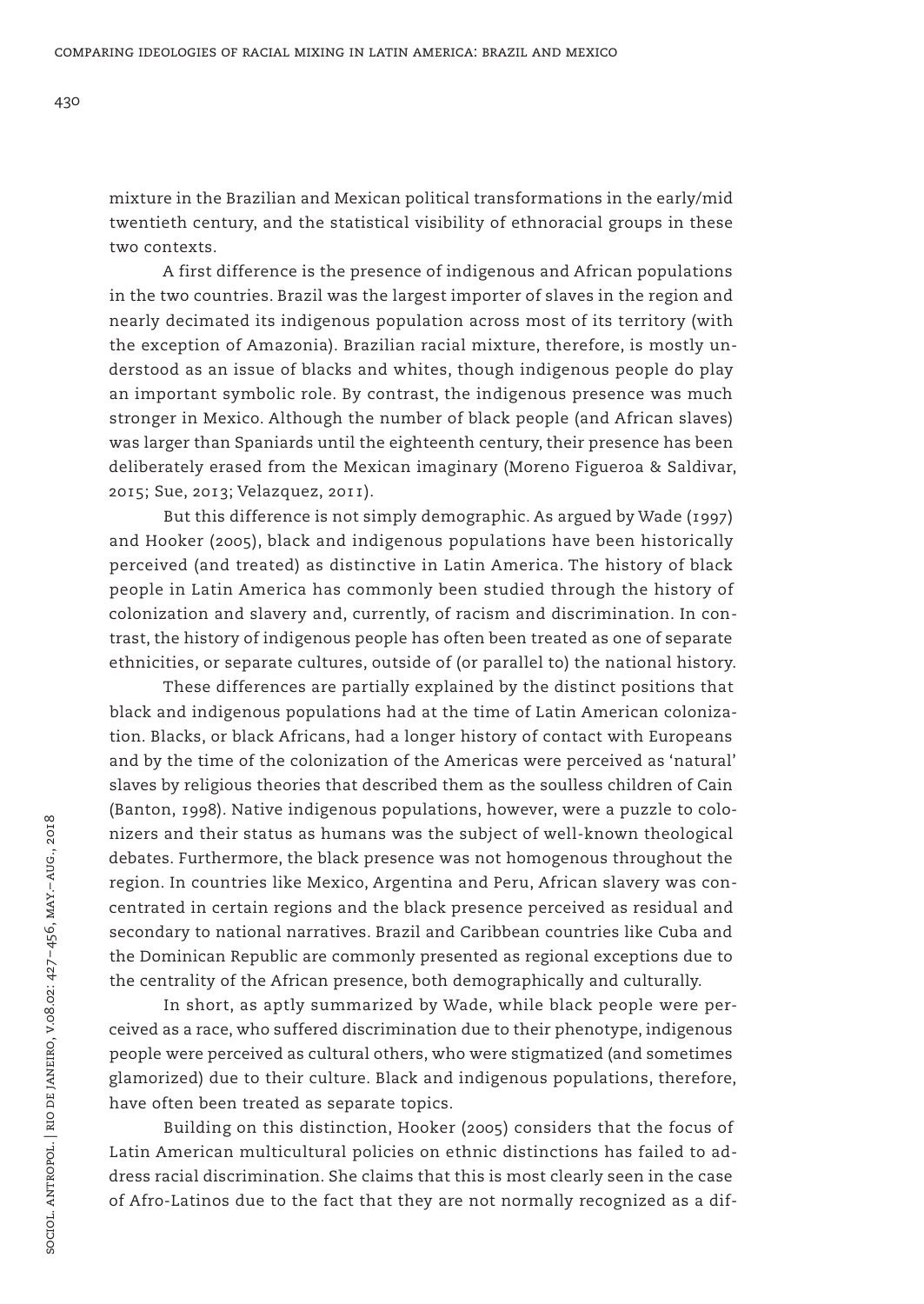ferent 'autochthonous' culture. Collective rights based on group difference became the main target of reparation policies: consequently, groups that are not perceived as culturally distinct or that are simply invisible, the case of black populations in most of Latin America, have not benefited from so-called multicultural policies. More broadly, the author claims that these policies cannot address "structurally persistent inequalities faced by primarily racially-defined groups" (Hooker, 2005: 308-9).

Indeed the different forms of racialization of indigenous and African populations are central to Latin America's racial projects. Yet, as Wade (1997) has stressed, by reducing indigenous identity to culture and blackness to phenotype, they have ignored the similar subordinate position that indigenous and black people have occupied in relation to whites in Latin American nationbuilding. In this sense, both identities have been racialized. We agree with Wade that while recognizing the differences between black and indigenous histories in Latin America, it is important to bring them into the same theoretical frame of reference in order to explore similarities and differences in national racial projects in the region, like those of *mestizaje*. By defining racial identification – whether indigenous or black – as social construct, we can better understand how they contributed to a third socially constructed racial identity in the region, that of the mestizo.

A second key difference is the centrality of the discourse of *mestizaje* within the broader political transformations in Brazil and Mexico in the early twentieth century. The so-called 1930 Brazilian Revolution and the 1910-1917 Mexican Revolution are commonly understood as turning points in racial discourses. Nevertheless, while the Mexican Revolution deliberately relied on *mestizaje* as a key element of the new nation, in Brazil the link between Vargas and racial democracy is less straightforward. This is partly due to what has been described as a Brazilian history of continuities, which never experienced a political rupture similar to the Mexican revolution.

Vargas's bloodless revolution in the 1930s, followed by a dictatorship from 1937-1945, is usually presented as a rupture with a formally liberal (and corrupt) republic to a populist (and authoritarian) regime. Understanding the consequences of Vargas's economic and social policies for Brazil's black and brown population is not simple. From the south of Brazil, Vargas was intellectually influenced by positivist philosophy. At least until the beginning of 1940s, he supported European authoritarian ideologies, such as Mussolini's fascism. In this ideological vein, he maintained immigration restrictions against blacks and Asians and implemented new ones to guarantee and develop "the ethnic composition of the population and the most convenient characteristics of European descent" (Skidmore, 1976).

At the same time, as part of his authoritarian project for modernizing the country, Vargas strengthened the national labor force's participation in the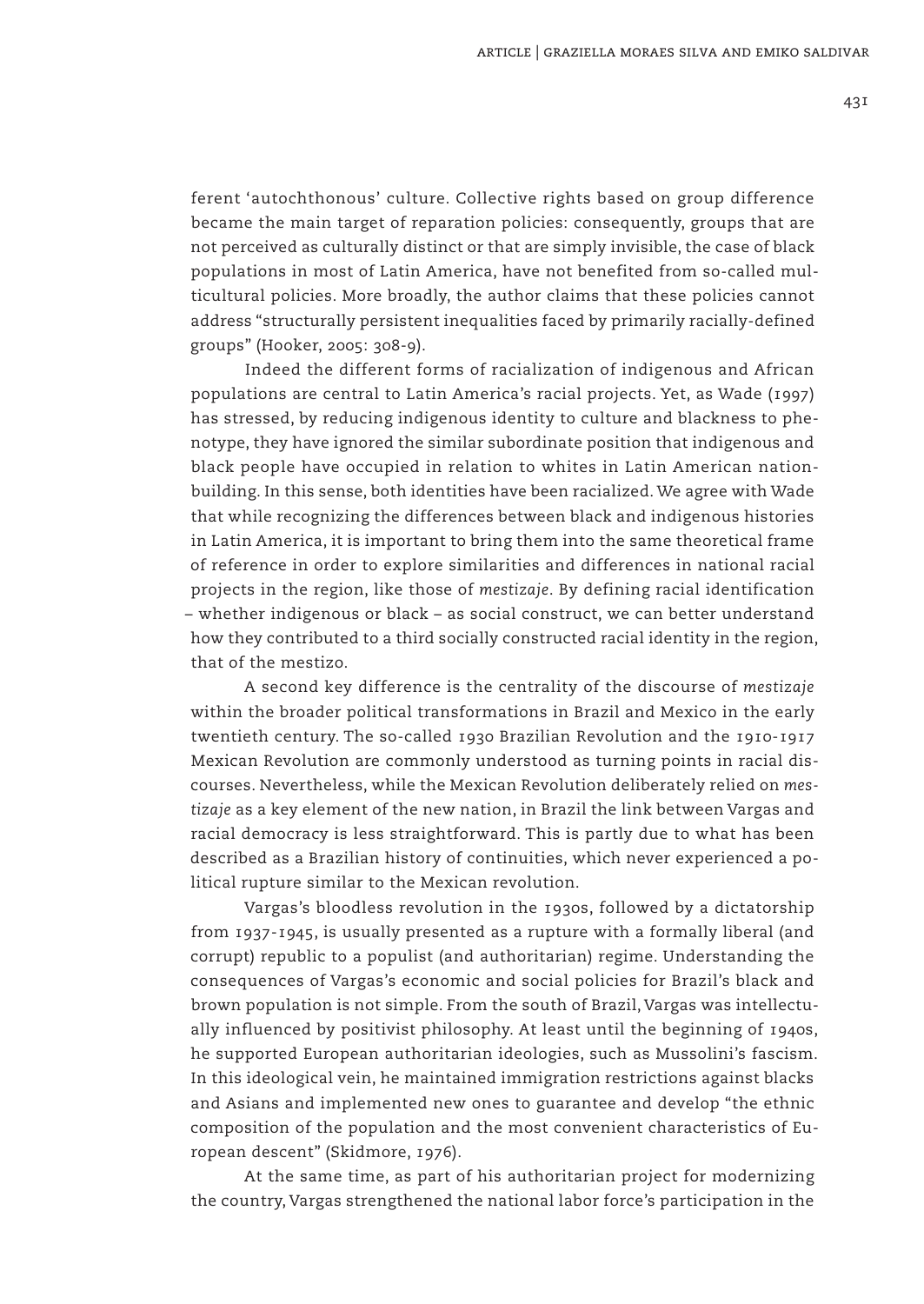modern industries. The 1937 authoritarian constitution set quotas on hiring foreign employees (insisting that they should comprise no more than one third of any Brazilian firm), indirectly benefitting urban Afro-Brazilians. Many black and brown workers migrated from rural areas and the Northeast and started employment in the manufacturing industries or in the public sector. These changes, however, were not accompanied by the language of race or *mestizaje*, and many authors have stressed continuity, rather than rupture, with the whitening ideas of the earlier decades.

Nevertheless, Vargas's nation-building strategy did contribute to the acceptance of Afro-descendant cultural expression, considered an essential element of the national identity ever since. The 1938 official celebrations of the 50 year anniversary of the abolition of slavery presented the *negro* as a national monument (Cunha, 1999). The 1940 National Penal Code suspended previous restrictions on popular cultural expressions, such as samba, capoeira, and others related to African traditions. Accepting black (and indigenous) cultural expressions as fundamentally Brazilian was part of a new understanding of racial mixture as the basis of national identification, rather than as a problem to be solved.<sup>3</sup>

Intellectually, this transformation was personified by Gilberto Freyre, an anthropologist trained at Columbia University, and his 1933 masterpiece *Casagrande & senzala* (Masters and Slaves). The connection between a *mestizaje* intellectual project and the Brazilian 'New State,' however, seem to be much more tenuous than the one in Mexico, where *mestizaje* was openly presented as the regime's official ideology. Freyre was an explicit critic of the Vargas regime from 1937 onwards. Moreover, the acceptance of negros at a cultural level occurred simultaneously to their stigmatization under federal laws against *vadiagem* (vagrancy) and criminology theories that portrayed negros as a dangerous race (Cunha, 1999). In short, even though ideas of racial mixture are widespread in Brazil, their connection to deliberate State policies and widespread hegemony seem more tenuous than in Mexico.

After the Mexican Revolution (1910-1917), a more popular and wider definition of *mestizaje* emerged as scholars and state officials like José Vasconcelos and Manuel Gamio blamed the rebellion on cultural, racial and socioeconomic differences, and imagined as a remedy the creation of a uniform citizenry forged through the process of *mestizaje* (Lomnitz-Adler, 1996; Poole, 2004; Saldivar, 2008 and 2014). The Mexican state designed a number of policies to modernize the country through education and development projects, which did not allow for the possibility to be indigenous and modern at the same time.

These policies included the modernization of indigenous communities through education and their incorporation into the capitalist economy as labor and consumers. Without policies like *Republicas de Indios*, indigenous people had few incentives to preserve their social identity. Development policies encouraged migration to the cities, further encouraging a migrant population to abandon in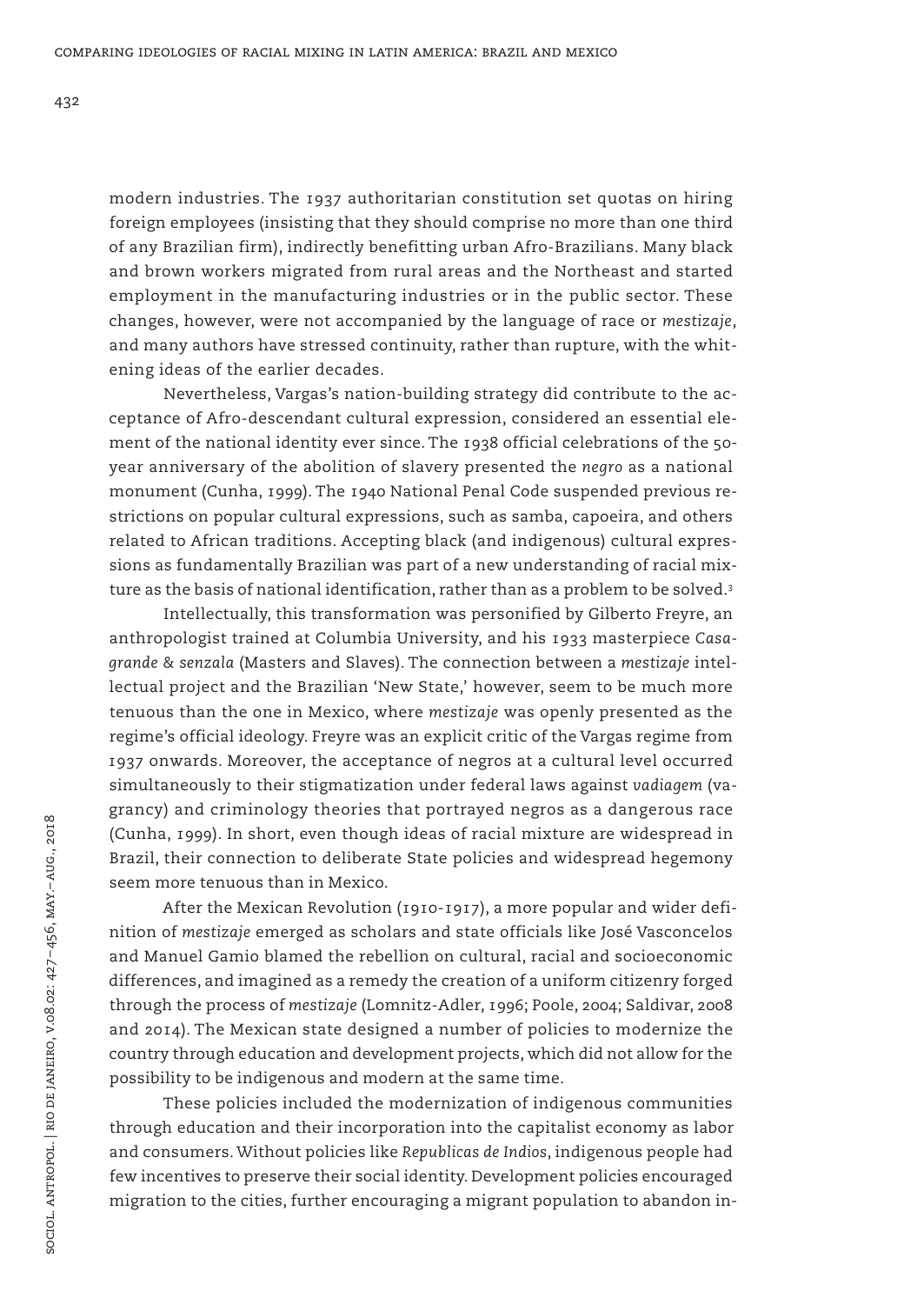digenous identification – perceived as essentially cultural – and become *mestizos*. Simultaneously, because the *mestizo* identity was presented as a synonym to a *mexicanidad*, part of the elite who earlier identified as white also increasingly selfidentified as *mestizo*. The convergence of previously indigenous and white Mexicans in a *mestizo* identity allowed race to be erased as a social issue. Moreover, by recognizing cultural differences, rather than race, as the 'real impediment' that kept indigenous people impoverished and isolated, the state developed a series of economic and educational policies aimed to assimilate and change their cultural traces (i.e. self-sufficiency, language, and so on), thus converting racial inequalities into a problem of assimilation instead of social injustice (Saldivar, 2014).

The third difference is in part a consequence of the first two: the distinct forms of racial categorization historically carried out by the state in Brazil and Mexico during the twentieth century, particularly in the censuses. While Brazil continuously collected data on skin color and racial identification throughout the century, Mexico mostly collected data on indigenous languages.

Among all Latin American countries, Brazil is probably the one that has most systematically collected data on race, albeit using color rather than race as an identifying label. It is possible to find data in the 1872 and 1890 Censuses and in most of those from the twentieth century.4 In nearly all of them, respondents are asked about their color and classified (until 1960) or asked to identify themselves (from 1980 onwards) as white (*branco*), brown (*pardo*), black (*preto*), yellow (*amarelo*, since 1940 to include the Asian population), and indigenous. This last category was included in 1990, and, without much debate, triggered the rephrasing of the census question to "What is your color or race?"5

Figure 1 compares the distribution across census racial categories between 1872 and 2010. Taken at face value, this graph shows that: (1) the frequency of black people fell steadily until 1990, when it slowly started growing again; (2) the frequency of white people followed the opposite path, growing steadily until 1940, when it started to slowly decline; (3) by contrast, the frequency of people who identify as *pardos*, the mixed race category, increased almost steadily from 1940, its lowest point. The frequency of *yellow* and indigenous people remained constant at around 1% or less of the population.

A more hidden feature of this graph is the transformation of the meanings of racial categories across the censuses. In the first censuses, census reports and introductions (1870-1940), the goal of racial statistics was to measure the politically desired 'whitening' of the population. The exclusion of the *pardo* category in the 1940 census has been defined as a (successful) strategy to increase the number of whites (Nobles, 2000). 6 The 1980 census shows a transformation in the understanding of racial categorization with the adoption of self- identification (rather than interviewer classification), repeated in the following censuses. This transformation gives much more agency to social actors, who can now 'choose' their racial identification, often relying on the valorization of mixed (and often whiter) identities.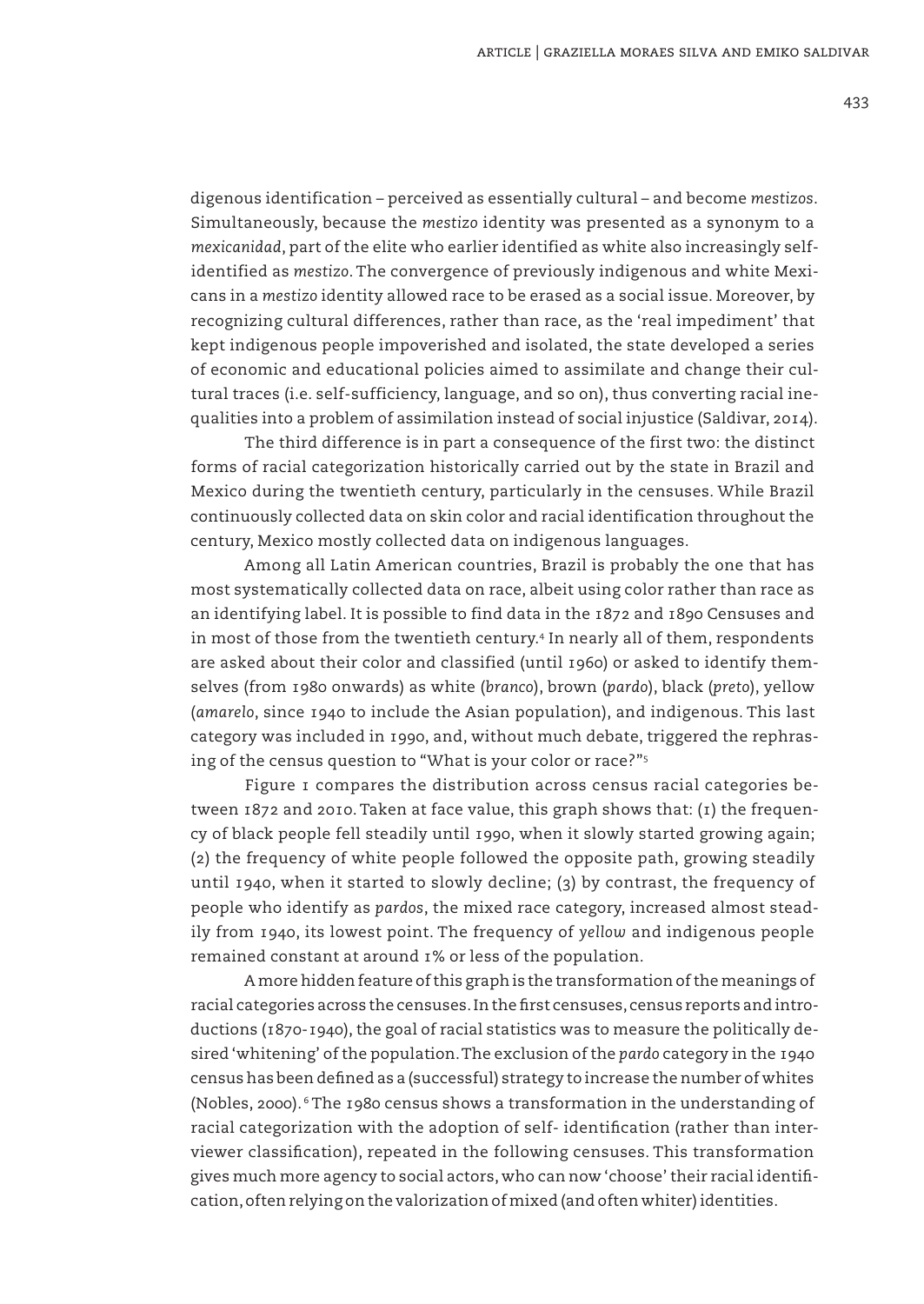434



## **Distribution of Racial Labels across Brazilian Censuses (1872-2010)**

#### **Figure 1**

Distribution of Racial Labels across Brazilian Censuses (1872-2010) Source: IBGE Censuses 1872-2010 (frequencies available on webpage, included in graph by authors)

The exclusion of racial counting in the 1970 Census is mostly interpreted as the culmination of the idea that Brazil was a mixed country. Although it is not possible to document the direct influence of the military government in the exclusion of the question (Powell & Moraes Silva, 2018), the period has been defined as the peak of an official discourse of racial democracy, with the presence of Gilberto Freyre in the elaboration of the military government's plan and the political persecution of black activists.

After redemocratization (in the late 1980s), black movements denounce of the "myth of racial democracy" became stronger. The elimination of the brown (*pardo*) category was one of their demands, to encourage people to embrace their *negro* identities (Hanchard, 1994). Identification as *negro* was understood to have a more political meaning in terms of denouncing the persistent racialization of Brazilian society and increase racial consciousness, but surveys show that until recently it was spontaneously chosen by less than 10% of the population.7 Although the black movement did not succeed in changing the categories, from the 1980s onwards official institutions began to increasingly join those who identified *pretos* (black) and *pardos* (brown) as *negros* (black) in studies and policy reports on racial inequalities (Powell & Moraes Silva, 2018).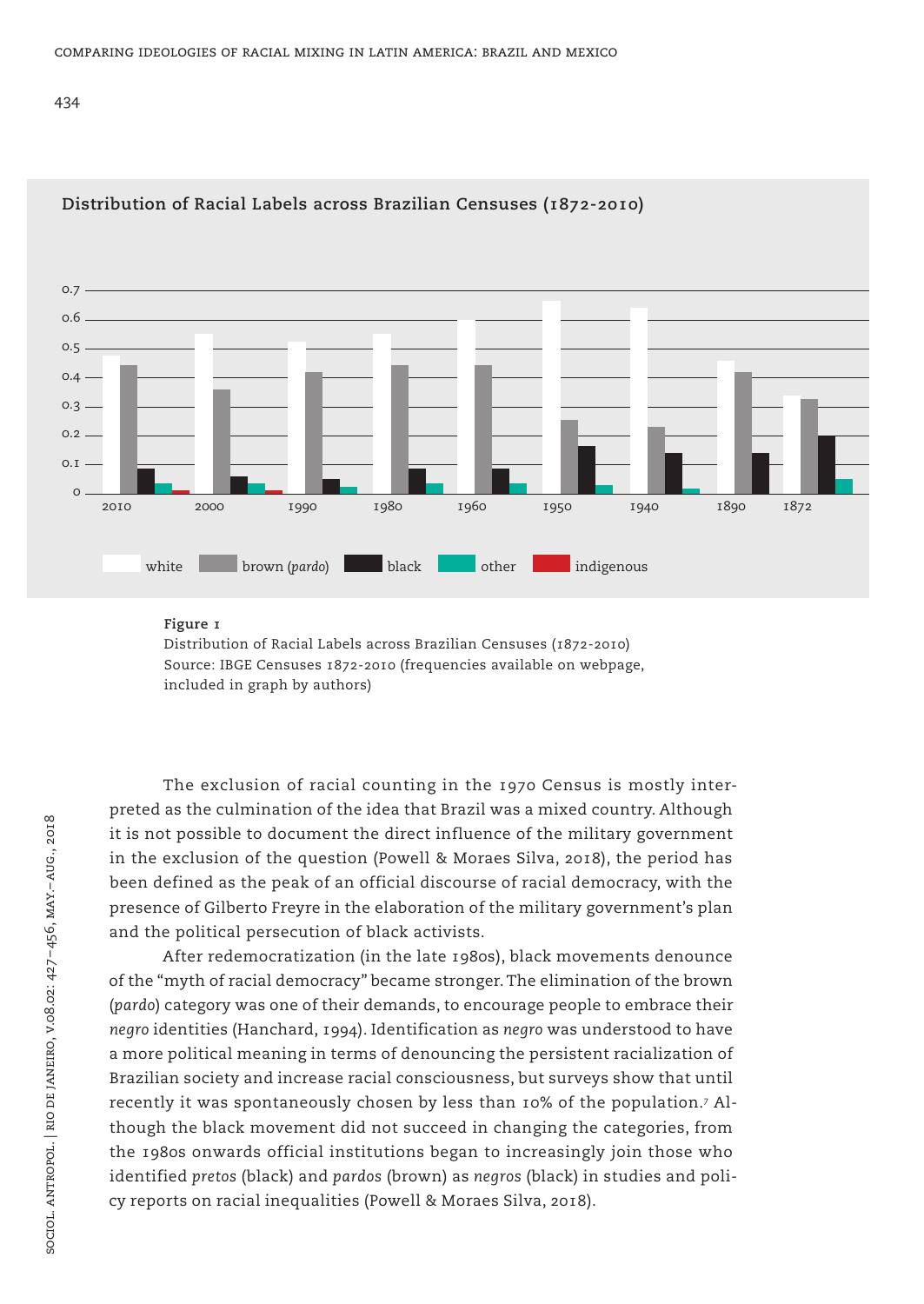Sociological studies conducted since the 1970s had already used census data to demonstrate the persistence of racial inequalities between whites and non-whites: *pretos* and *pardos* were shown to be equally disadvantaged when compared to the white population, even after including statistical controls for class (e.g. Hasenbalg, 1979 and Vale e Silva, 1979). But it was in the 1990s that the State recognized the existence of racial inequalities and in the early 2000s that a number of racially-targeted social policies were implemented, the most well-known being racial quotas for public university places (Telles, 2003).

The implementation of racial quotas in Brazil triggered heated debates about the role of race discrimination in the country, and a number of scholars and intellectuals opposed them (Fry et al., 2007). But the statistical visibility of racial inequalities, enabled by the presence of census data on race/color through most of the twentieth century, has been a key element in arguing for the need for racially-targeted policies (Telles & PERLA, 2014), recently considered constitutional by the Supreme Court.

By contrast, debates on racial inequalities have been much less visible in Mexico. In the national censuses, the traditional 'ethnoracial' question has focused on language rather than ethnic or racial identification. Historically, a tension had existed between those who believe people should choose their ethnoracial identity and the scientific push to devise ways to measure the 'real' ethnoracial character of the population (Knight, 1990; Saldivar & Walsh, 2014). This latter approach dominated, and language remained the most important marker of racial and ethnic difference in the censuses until 1990, with the exception of 1921. As in the case of the black population in Brazil until the mid-twentieth century, the effort to count indigenous people was aimed at assessing integration, assimilation and nation building. As shown in Figure 2 below, between 1930 and 2000 the census showed a continuous decline in the number of people who spoke an indigenous language, interpreted (and celebrated) as a sign of the country's modernization.

As in Brazil, the nineties were a turning point in ethnoracial relations in Mexico. The legal recognition of Mexico as a pluricultural country in 1992 and the subsequent implementation of multicultural policies (such as intercultural education) were followed by an important change in the 2000 census.<sup>8</sup> This included a self-ascription question, in which people were asked whether they belonged to any particular ethnic group.9 As shown in Figure 2, approximately 7.1% of all Mexicans spoke an indigenous language, and 6.2% considered themselves to be members of an indigenous group. 78.9% of those who identified themselves as members of an indigenous group spoke an indigenous language, and 20.9% did not. In other words, 1.3% of the total national population considered itself to be indigenous without speaking an indigenous language, and 1.2% of speakers of an indigenous language did not claim to be members of an indigenous group.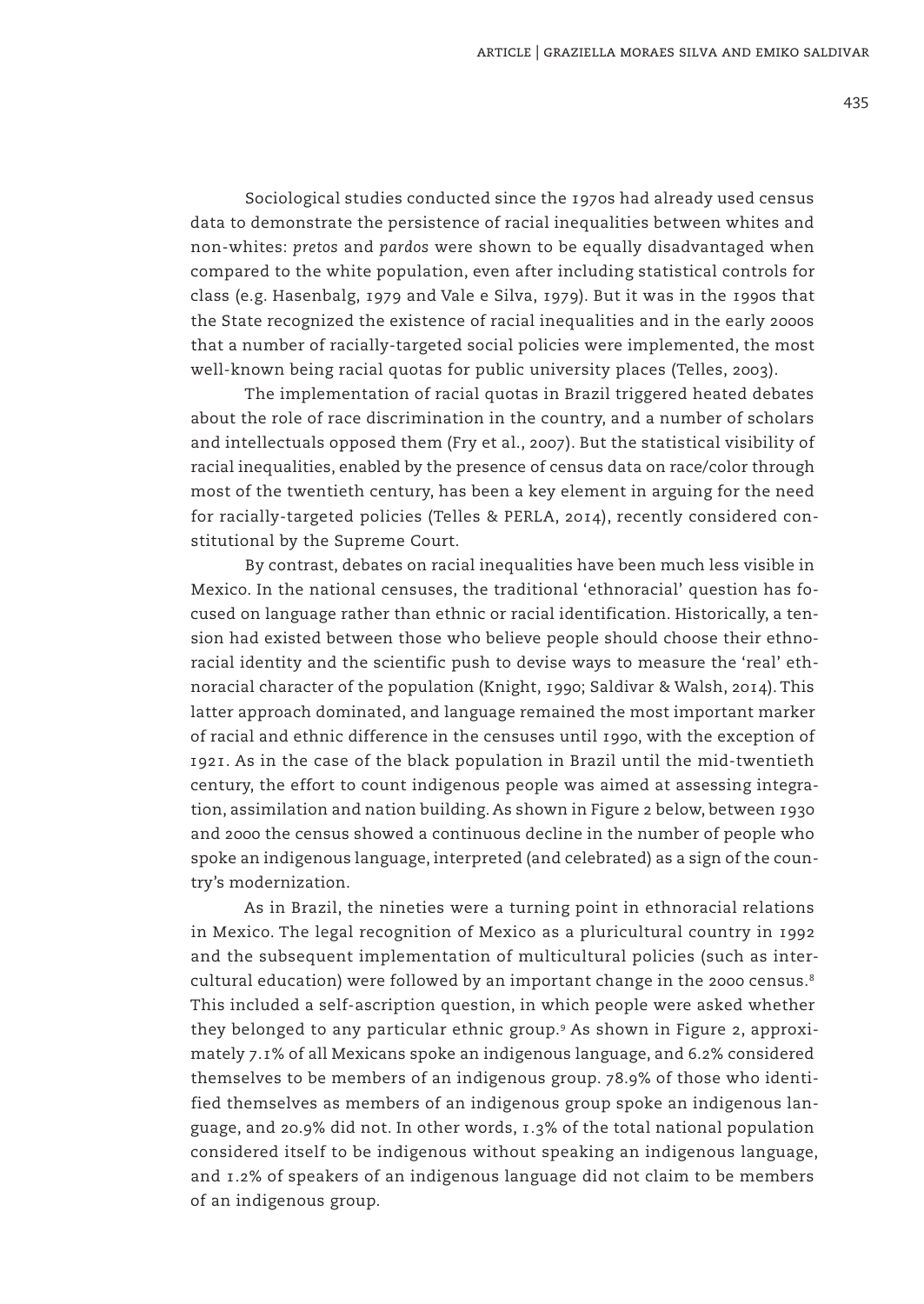436



**Ethnicity, Race and Language in Mexican Censuses, 1895-2010.**

#### **Figure 2**

Ethnicity, Race and Language in Mexican Censuses, 1895-2010. Source: INEGI, 1996; INEGI.gob.mx; INEGI, 2000, 2010; and LAPOP, 2010.

In 2010 the linguistic criteria for defining an indigenous person was further expanded to include children older than  $3(6.6%)$  and people that understood (but did not speak) an indigenous language (1.5%). More notably, however, the self-ascription question was reformulated in the following way: "In terms of (NAME)'s culture, does s/he consider her or himself indigenous?"10 The answers to this question show that 14.8% of Mexicans consider themselves to be part of an indigenous group because of their culture, and among these people, 56% do not speak an indigenous language (INEGI, 2013). Figure 2 summarizes the changes in the frequencies of the ethnoracial question in Mexican censuses and in a recent national survey that collected data on racial identification, the Latin American Public Opinion Project (LAPOP).

The data on self-ascription confirms what ethnographic research had being telling us: indigenous identity does not rely solely on language (Martínez Casas, 2009; Martinez-Novo, 2006). Figure 2 also shows that self-ascription as culturally indigenous substantially increases the percentage of indigenous people in the country, showing that it is much more common for people to consider themselves carriers of indigenous culture than members of an indigenous group or speakers of an indigenous language. This should not be surprising since the recognition of an indigenous past has always being part of Mex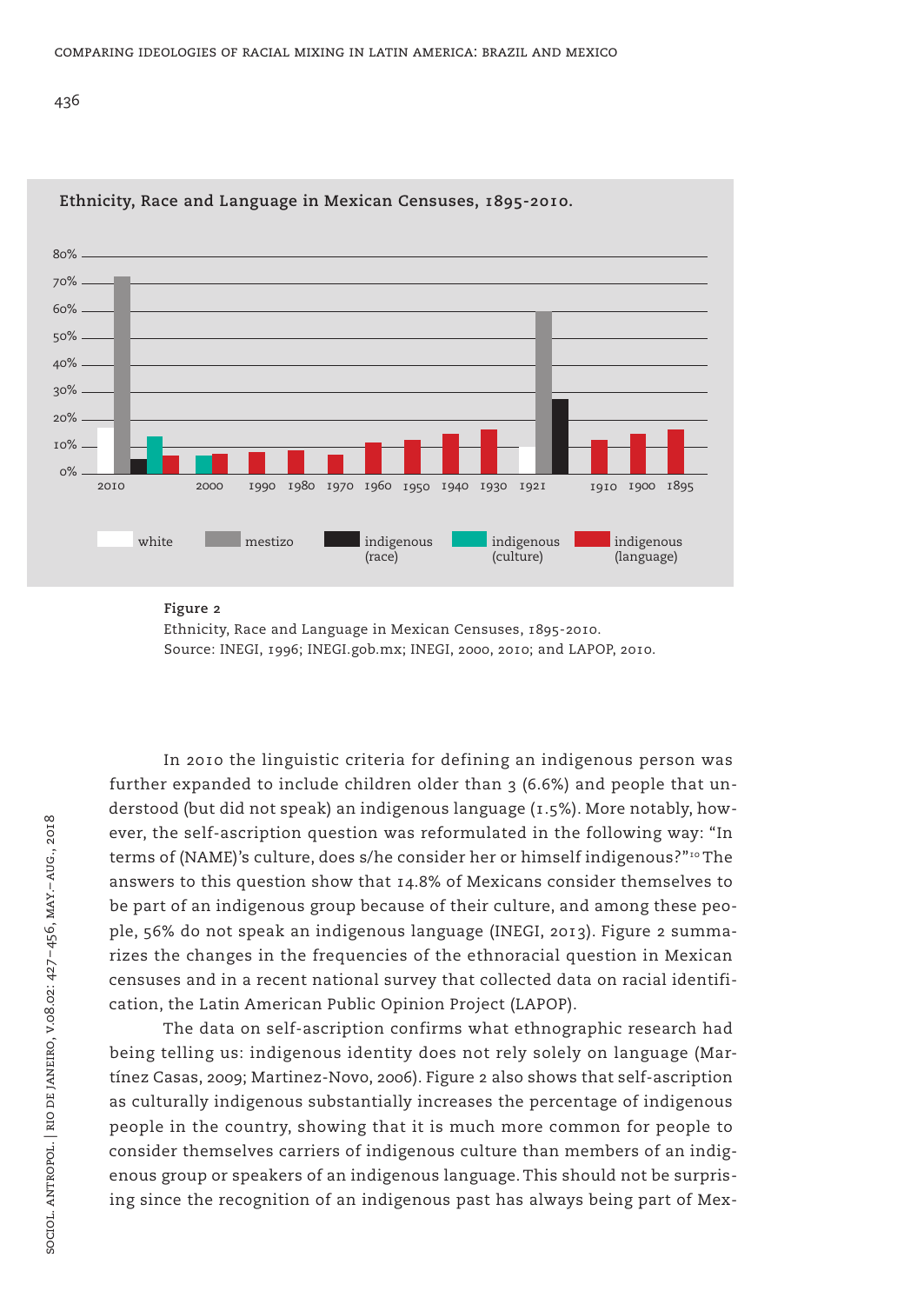ico's national *mestizo* imaginary. This same imaginary may also allow people to consider themselves culturally indigenous and *mestizos* at the same time.

Although censuses have not asked Mexicans about their racial identification since 1921, recent surveys (LAPOP, 2010; PERLA, 2010, MMSI, 2016) have shown that Mexicans identify as *mestizo*, indigenous, white and Afro-descendent. This indicates the persistence of categories that were supposed to have been erased under a single non-indigenous identity. LAPOP, for example, found that when asked to identify themselves racially, 17% of the Mexican population identified as white and 5.7% as indigenous. Nevertheless, the large majority of the Mexican population, 72.84%, identified racially as *mestizo*. This is a significant increase from the 59.3% who identified as *mestizos* in the 1921 Census, evidencing the partial success of the *mestizaje* ideology. But because we do not have data on the oscillations of this identification over the last century, it is impossible to know if *mestizo* identity is on the rise or in decline.

With this overview of similarities and differences in the ethnoracial formation of Brazil and Mexico we aimed to show how the broad idea of racial mixture has been historically constructed in different ways in each country. In the following sections we rely on survey data on Brazil and Mexico to analyze the impact of these historical differences in racial mixture in the current perceptions of race and in the measurement of racial inequality in these two countries.

## DATA AND METHODS

In order to compare how ideas of racial mixture contribute to the contemporary racial projects in Brazil and Mexico we rely on data provided by the Project on Ethnicity and Race in Latin America – hereafter, PERLA – which surveyed a national representative sample in both countries in 2010.<sup>11</sup> The sample comprised 1000 cases for each country.<sup>12</sup>

As the first comparative survey on race relations in Latin America, PER-LA makes an important contribution to studies and especially comparisons within the region. While a number of national surveys on racial attitudes have been conducted in Brazil since the late 1990s (e.g. DataFolha, 1995 and 1998; PESB, 2003; PCERP, 2008), this type of study was the first of its kind in Mexico – further evidence of the different place that race relations occupy in these two countries.13 In short, PERLA provides the first possibility of systematic comparison of race relations between these two countries.

The survey relied on a similar questionnaire in both countries, which asked respondents about their perceptions of race relations in their country, their relationship to other ethnoracial groups and their support for a number of ethnoracially targeted policies. Interviewees were also asked general socioeconomic questions about their educational and occupational status. Finally, the survey included not only a number of questions on different ways of identifying oneself ethnoracially: an open-ended question on identity (without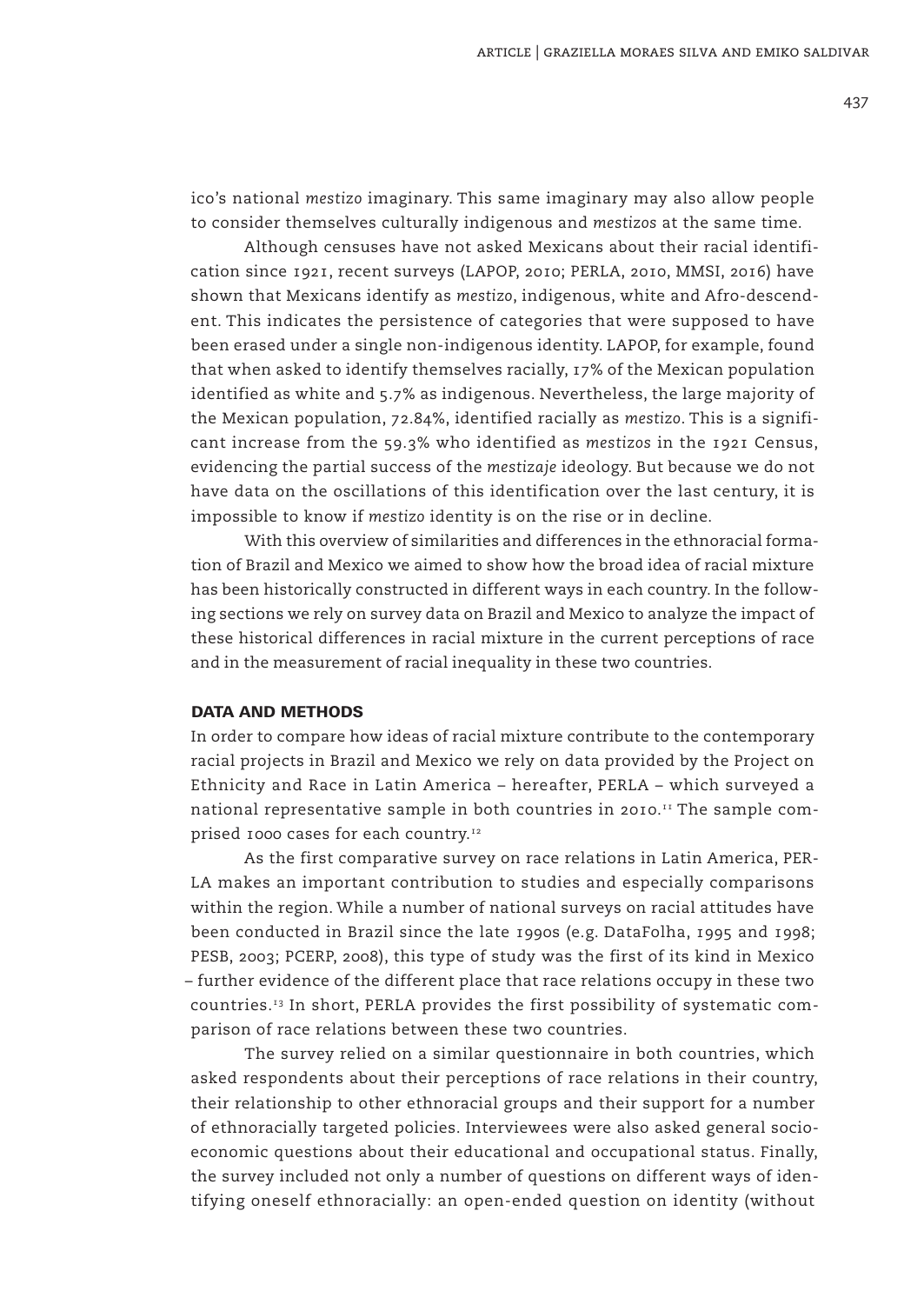specifying any membership criteria), an open question on 'racial identity,' a closed-ended identity question based on "ancestors and customs," and a closed-ended question relying on census categories (white, *mestizo/pardo*, indigenous/black), but also a number of questions on the meanings of racial identification.

Relying on census racial identification, the general distribution of respondents in PERLA was 37% white, 39.7% *pardo* and 15.2% *preto* in Brazil.14 In Mexico, respondents identified racially as white (13.2%), *mestizo* (64.3%) and indigenous (11.9%), following the racial categories of the 1921 Census.<sup>15</sup>

Given that racial identity is also based on classification by others, interviewers were used as a reference to measure how interviewees were perceived. Prior to beginning the interview, interviewers were instructed to classify interviewees according to: (1) census ethno-racial categories (black/indigenous, *pardo/mestizo*, white); and (2) their skin color using a color palette, or a chromatic scale, which presented a range of skin colors, varying from very light (1) to very dark  $(i)$ . The color palette is reproduced in Figure 3 (p. 440).

By using the color palette information, we are able to differentiate perceptions of skin color from perceptions of ethnoracial identification/classification. We are aware that this is a contested methodological device, but the use of the color palette is not understood here as an objective measure of skin color (or race), but as a more precise measure of skin color than *race* identification. The goal is to explore how much overlap there is between these different types of classification: how does skin color categorization, measured using this limited scale, help explain ethnoracial identification/categorization, ethnoracial inequality and perceptions of discrimination. The color palette was a particularly important contribution in the Brazilian case, where race and color are often understood as synonyms.

In the following sections of the paper we also rely on questions concerning the meaning attributed by interviewees to racial identification and the correlation between racial/color identification/categorization and average years of schooling, as a proxy for socioeconomic status.

## RACIAL MIXING AND SKIN COLOR

As mentioned earlier, since the first Brazilian censuses, ethno-racial categories were translated into color categories. White, brown and black were said to refer simply to skin color, a marker with no relationship to culture or ancestry – illustrated by the census question: "what is your color?" This shift had two consequences: on one hand, it underplayed the importance of the distinct experiences that people from different racial backgrounds had in society. On the other, it presented Brazilian society as a color continuum in which no strong biological, symbolic or socioeconomic boundaries were possible. This, at least, was the initial understanding, later challenged by statistical studies that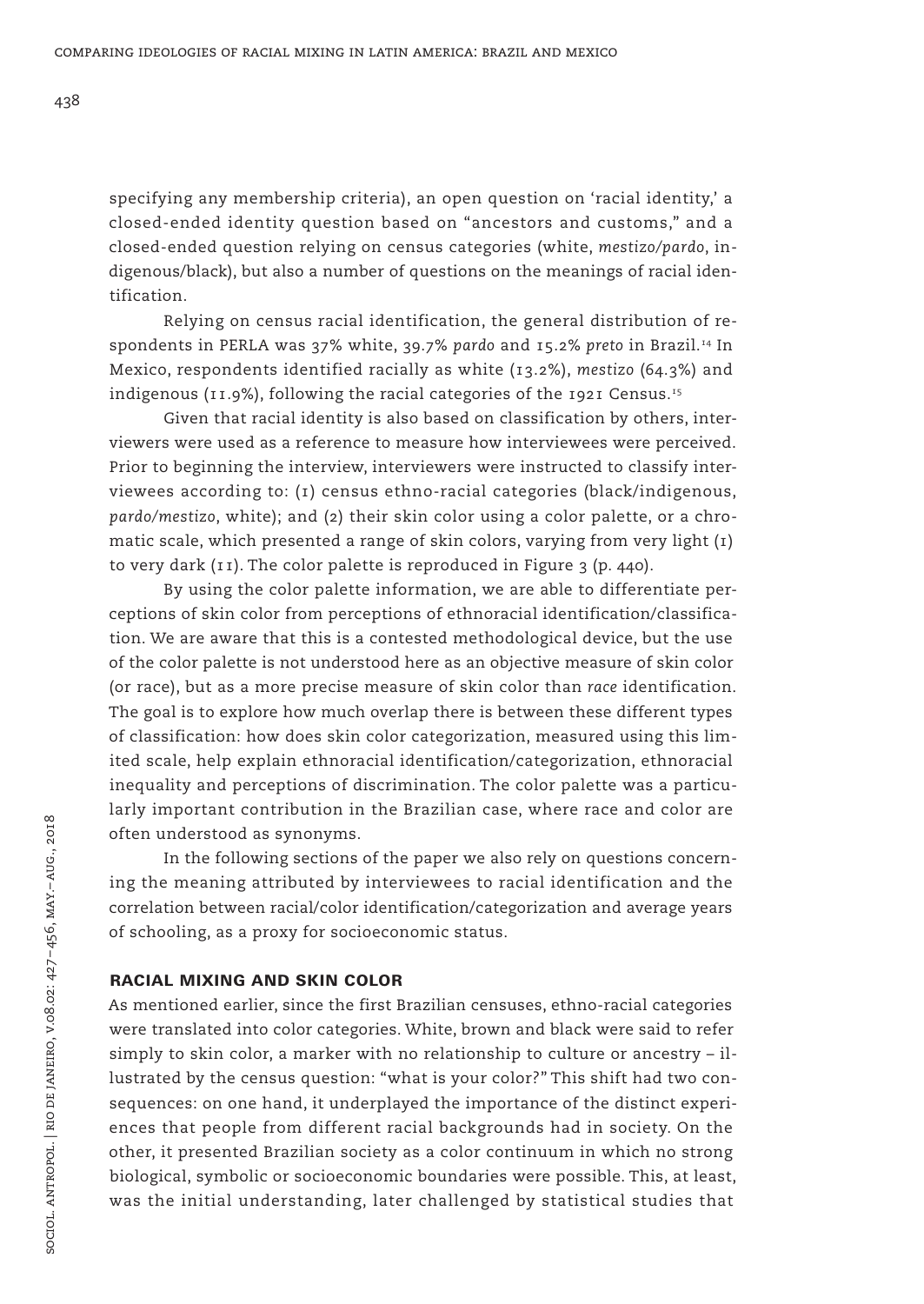showed the persistence of inequalities between the white and non-white population, regardless of their place in the continuum (e.g. Vale e Silva, 1979).

Recent studies show that the understanding of ethnoracial categories, such as skin color, in censuses resonates with the Brazilian population. When asked what it means to be black, white or *pardo* (brown), Brazilians commonly reply that these categories refer to skin color and phenotype. A recent survey conducted by IBGE in 2008, the *Pesquisa sobre Caracteristicas Étnico-Raciais da População* (PCERP), asked respondents about the criteria by which they chose their census color or race group. The study found that skin color (55%) and phenotype (15.4%) are the two aspects most commonly cited as the most important in terms of racial identification (combined, cited by 70.4%), a strong majority compared to family origin (cited by 13.1%), socioeconomic background  $(8.5\%)$ , culture  $(7.2\%)$ , and politics and ideology  $(0.6\%)$ .<sup>16</sup>

In contrast, until recently in Mexico, skin color has not been a salient category of analysis or practice. Mexico has historically focused on cultural differences between indigenous and non-indigenous people, dismissing skin color as a component. Color differences were underplayed by considering that there was only one race in Mexico, *la raza de bronce* (Vasconcelos, 1966). Recent studies, however, have begun to consider the role of skin color in Mexican society (Moreno Figueroa, 2010; Sue, 2013; Villareal, 2010; Martinez Casas et al., 2014). Even the government agency responsible for preventing discrimination (CONAPRED) has recently experimented with a color variable in a large-scale survey to assess the prevalence of discrimination (CONAPRED, 2010).

By using the PERLA data we can more directly compare how perceptions about ethnoracial identification overlap (or not) with perceptions about skin color. Figure 3 presents the graph with the color palette categorization on the X-axis and the frequency of identification with the census racial categories (in the case of Mexico, those of the 1921 census) on the Y-axis.

Figure 3 shows similarities and differences between Brazil and Mexico. Overall, it is important to mention that both countries have a similar average to skin color rating by interviewer (4.5 in Brazil and 4.1 for Mexico), although the standard deviation in Brazil is higher than in Mexico (2 versus 1.5). Those respondents who identified as *pardos/mestizos* also have a similar curve in Brazil and Mexico, and occupy an intermediate position between white and black in Brazil, and between white and indigenous in Mexico.

However, Figure 3 also shows a stronger overlap between ethnoracial identification and perceptions of skin color in Brazil when compared to Mexico. This is particularly strong for those who identified as black and white. In Brazil, the large majority (73.2%) of persons with skin color rated as 3 or less identified as white (or 70.2% of those who identified as white versus 15% as *pardo*). Among those whose skin color was ranked 6 or higher, 45.1% identified as black (90.1% of those who identified as black, versus 32% as *pardo*s).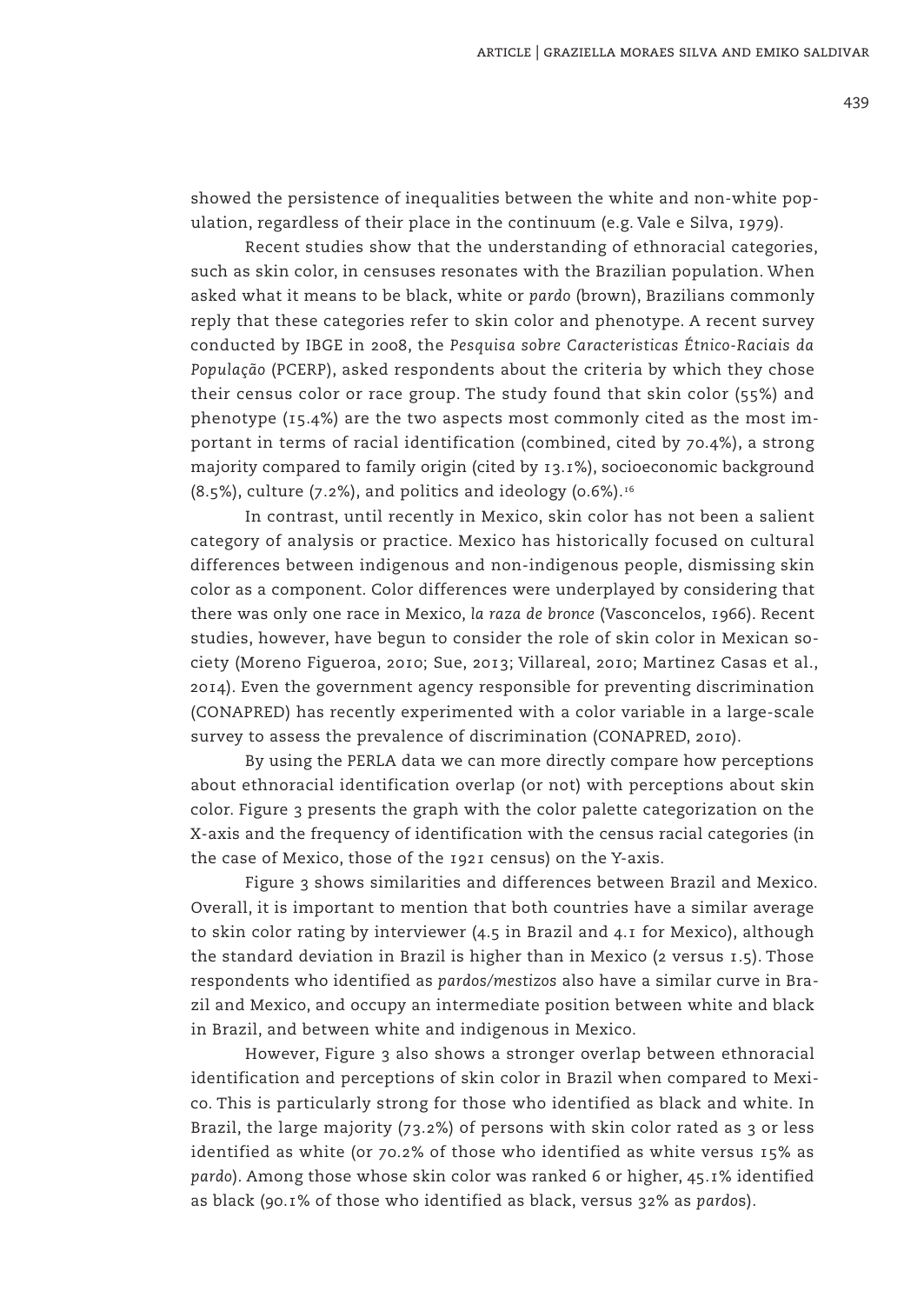



#### **Figure 3**

The distribution in Brazil contrasts particularly with the Mexican distribution in the case of whites. While there is a tendency in Mexico for those perceived as having lighter skin tones to identify as white, 58% of these people were categorized as having medium or dark skin tones (colors 4-11 in the 11-point color scale). On the other hand, 24% of those who identified as *mesti*zos were rated as having light skin tone (1-3). In other words, there is a considerable overlap in the color distribution of the three categories in Mexico, particularly if compared to Brazil.

These findings confirm the impact of the historical differences in how official ethnoracial categories were constructed in Brazil and Mexico. While in Brazil skin color has been the category used to measure mixing, in Mexico language assimilation became the category to assess the national project of *mestizaje*.

However, in both countries ideas of racial mixture were translated into the creation and persistence of a racially mixed category, which has been embraced by a large part of the population across the color spectrum. But while mestizo identification became the official national identity in Mexico, unrelated to color, in Brazil the term *pardo* is underplayed as a skin color description that seems to exclude the lighter and the darker (Moraes Silva & Souza Leão, 2012). Maybe the word most equivalent to *mestizo* would be the term *moreno*, which is commonly used as a polite descriptor of dark-skinned individuals (Sheriff, 2001). But even the *moreno* identification is less frequent than the white one in Brazil (e.g. survey Datafolha 2008).

Racial ID and Skin Color in Brazil and Mexico Source: PERLA, 2010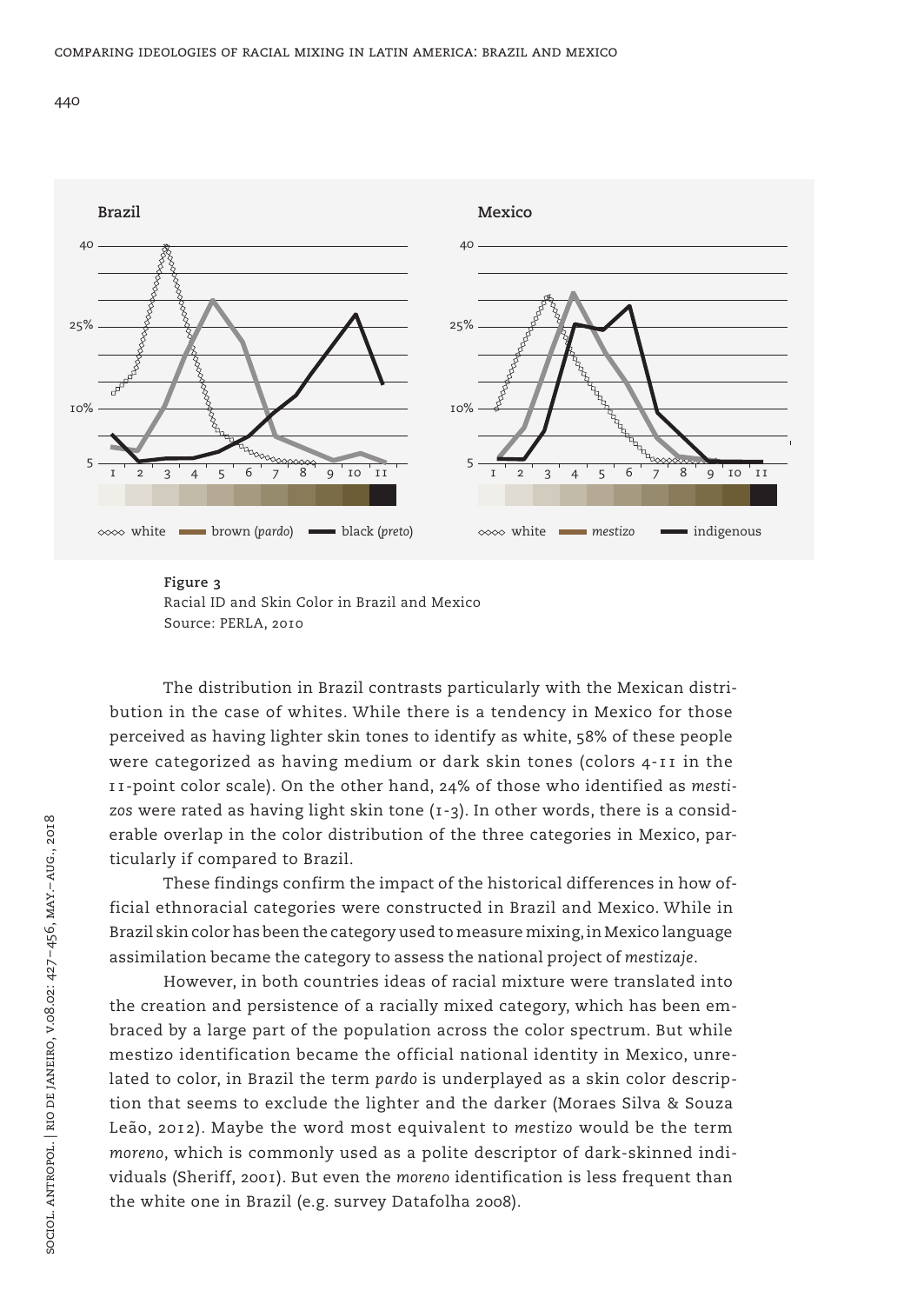But how can we explain that the racially mixed category, *pardo*, has been mobilized to denounce racial inequality in Brazil, while in Mexico the category of *mestizo* remains key to reinforcing the boundaries between the indigenous and non-indigenous populations? We believe that the cultural meaning attributed to racial categories might further help us understand these differences.

## RACIAL MIXING AND CULTURAL DIFFERENCES

As much of the literature acknowledges, the idea of *mestizaje* includes not only a biological element, illustrated by the idea of whitening, but also, and maybe more importantly, the idea that cultures should be mixed. As illustrated by Freyre's myth of the three races or Vasconcelos's cosmic race, the national culture of racially mixed peoples was described as the melting pot of European, African and indigenous cultures. However, once created, this national culture becomes a homogeneous unified culture. Cultural *mestizaje* (De la Cadena, 2000) relies on a constant reification of cultural differences, where difference is the driving force that guides the efforts of mixture, integration, assimilation and more recently recognition.

As summarized by Wade (1997), this idea is simultaneously inclusive, assuming that all nationals are equal, and exclusive, since difference is not allowed and should be assimilated. Those not participating in the mixture are usually perceived as a threat to the process of national unity. As discussed in the first section, this exclusionary feature has been historically expressed by the exclusion of the German language in Brazil and Chinese in Mexico. More recently those who oppose racially targeted policies, describe these as a source of dangerous divisions because they encourage esentialized understandings of race (Fry et al., 2007).

PERLA analyzed the role of difference by asking respondents in the two countries about their perceptions of difference from other ethnoracial groups in terms of their culture and habits, as well as the way they treat their kids and their sexual practices. In Brazil, those who identified as white were asked to respond about *negros* and indigenous people; those who identified as black were asked to respond about whites and indigenous people, and those who identified as *pardo* were asked to respond about whites, *negros* and indigenous people. In Mexico, those who identified as white were asked about indigenous people and those who identified as indigenous people were asked about whites. Those who identified as *mestizo* were asked about whites and indigenous people. Table 1 summarizes our findings:

#### **Table 1**

Perception of Ethnoracial Differences in Brazil and Mexico % of those who consider their ethnoracial group different (or very different in relation to) Source: PERLA, 2010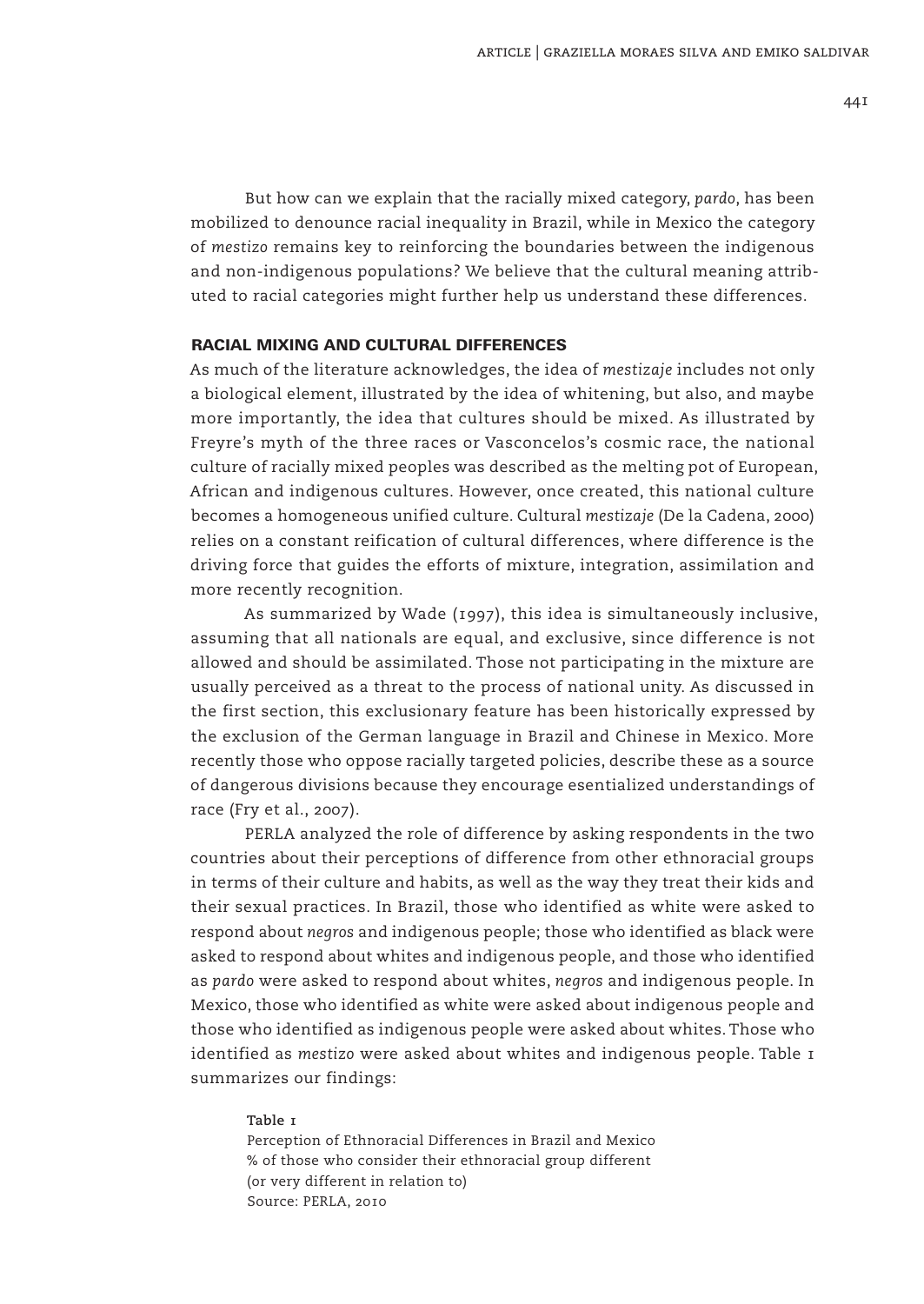|                                                                                   | <b>Brazil</b>         |                        |                     | Mexico                |                        |                     |
|-----------------------------------------------------------------------------------|-----------------------|------------------------|---------------------|-----------------------|------------------------|---------------------|
| Perception of difference in:                                                      | Culture<br>and habits | Way they<br>treat kids | Sexual<br>practices | Culture<br>and habits | Way they<br>treat kids | Sexual<br>practices |
| % of Whites towards<br>Black (negros BR) / Indigenous(ME)                         | 24.9%                 | 16.9%                  | 9.9%                | 79.9%                 | 61.9%                  | 52.2%               |
| % of Browns (BR) / Mestizos (ME)<br>towards Black (negros BR) /<br>Indigenous(ME) | 16.5%                 | II.I%                  | 7%                  | 58%                   | 46.8%                  | 41.3%               |
| % of Black (negros BR) / Indigenous(ME<br>towards Whites                          | 20.3%                 | 16.6%                  | I2.9%               | 56%                   | 49.7%                  | 47.1%               |
| % of Browns (BR) / Mestizos (ME)<br>towards Whites                                | 14.3%                 | 14.9%                  | 9.1%                | 39.5%                 | 35.4%                  | 32.4%               |
| % of three groups (only in Brazil)<br>towards Indigenous                          | 80%                   | 60%                    | 50%                 | n/i                   | n/i                    | n/i                 |

Table 1 shows that, overall, perceived cultural differences are considerably stronger in Mexico compared to Brazil. About half of respondents, across ethnoracial groups, perceived other groups as different (or very different) in their culture and habits, in the way they treat their kids, and in their sexual habits. In contrast, in Brazil, perceptions of differences are generally much lower, even though one-fourth of white people still perceive black people to be different in their culture and, likewise, one-fifth of black people perceive white people to be different in their culture and habits.

Nevertheless, the last row of the table shows that Brazilian perceptions of difference towards indigenous people is strikingly similar to that of Mexican whites, over 50% across all dimensions of difference. This finding seems to confirm Wade's analysis of the perception of the black population as a race and the indigenous population as a cultural/ethnic group beyond academic analysis. In other words, while black people are perceived as culturally similar in Brazil, indigenous people are perceived as cultural others. This is particularly striking if we take into consideration the important demographic and historical differences in the construction of indigenous identity in the two countries.

Finally, the perceptions of those who identified themselves as *mestizo* or *pardo* are worth mentioning. In Brazil, *pardos* tend to have the lowest perception of difference in relation to both the white and indigenous populations. Even though this difference is not statistically significant, it shows that *pardos* might see themselves as in-between these groups. In Mexico, *mestizos* also show slightly lower perceptions of difference towards indigenous groups than white people and lower perceptions of difference towards white people than indigenous people. Nevertheless, nearly half of all *mestizos* see themselves as being different or very different to the indigenous population across all dimensions. The perception of difference towards white people is weaker, but still one third of *mestizos* perceive themselves as being different or very different to white people across all dimensions (in contrast to one-sixth in Brazil).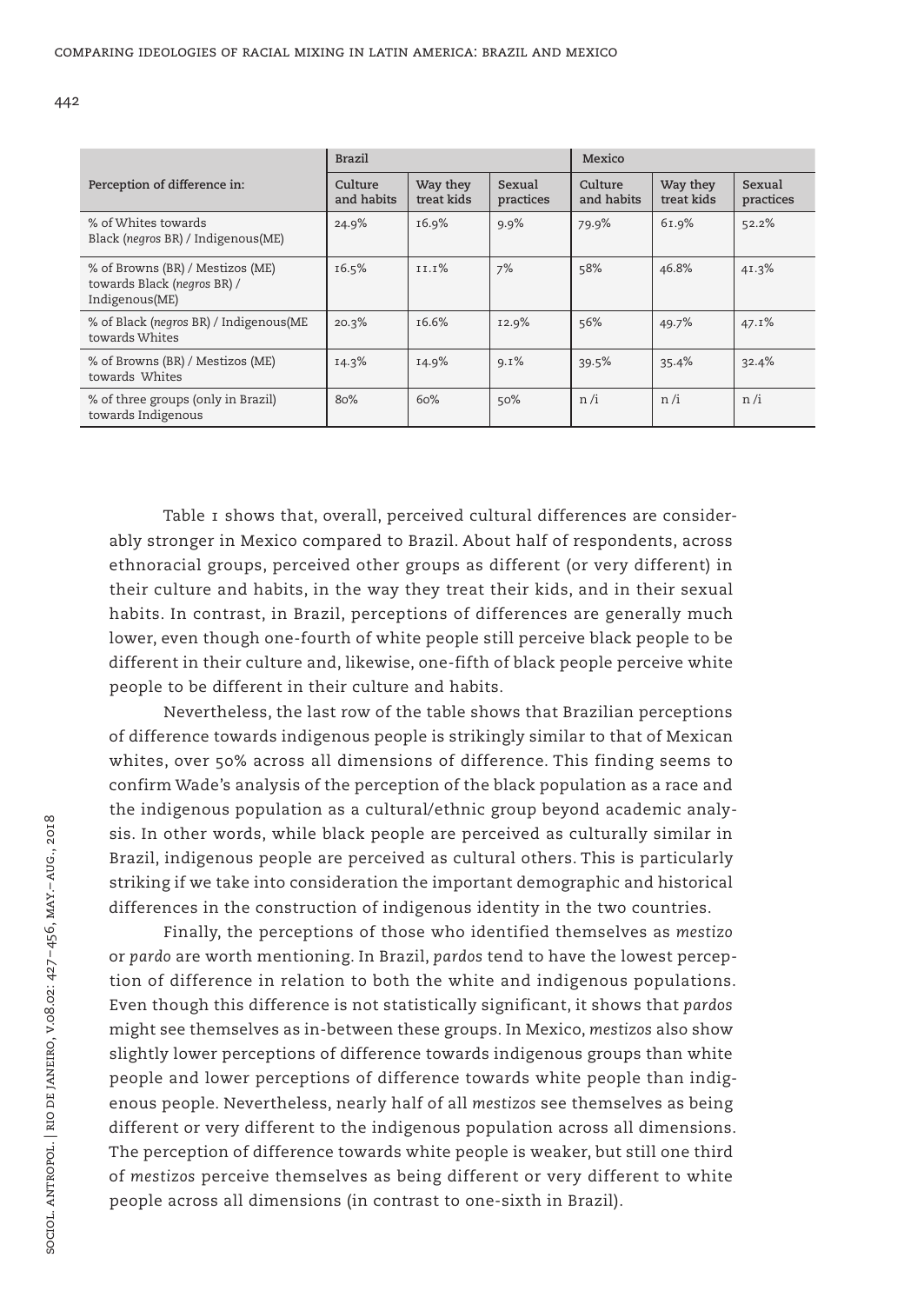Overall, these findings suggest that perceptions of cultural differences between indigenous and non-indigenous populations continue to be a driving force of ethnoracial relations in Mexico. In Brazil, the continuing affirmation of color hierarchies has prevailed over black cultural difference – a process reinforced by the incorporation of `black culture` as a key element of a single shared Brazilian culture.

But these findings leave us with a hanging question of "so-what?": what effect, if any, do these differences have on current patterns of ethnoracial inequalities in these two countries?

### RACIAL MIXING AND ETHNORACIAL INEQUALITIES

As we have seen so far, each country's "technologies of *mestizaje*," to paraphrase Foucault, where built on different axes. Brazil's racial project was constructed around the desire for whitening and/or un-blackening through an ideology of racial mixture based on a skin color continuum. In Mexico the control of the indigenous population was foreseen through their cultural assimilation, thus the racial mixture was built around a 'preoccupation' with cultural differences (Hooker, 2005; Saldivar, 2014; Wade, 1997).

These differences may lead to distinct impacts on ethnoracial inequalities. For example, the color continuum in Brazil has been presented as having a beneficial effect, by allowing racially-mixed individuals to be upwardly mobile. The idea that mixed-race individuals would be more successful and upwardly mobile was explicitly propounded in Brazilian academia at least until the early 1970s as the 'mulatto escape hatch' thesis (Degler, 1971). In the 1970s the PhD dissertations of Carlos Hasenbalg (1979) and Nelson do Vale e Silva (1979), both relying on census data and submitted in the United States, directly rejected the latter theory: both works showed that the socioeconomic position of *pardos*/brown people was much more similar to that of the black population than to the white. In fact, they found nearly no significant difference in socioeconomic status of blacks and browns in Brazil. Since then, a number of studies have confirmed that the socioeconomic status of brown and black populations was very similar in Brazil throughout the twentieth century, and much worse than that of white people (Telles, 2004). Nevertheless, a comparison with Mexico may indicate that the socioeconomic boundaries between white and non-white in Brazil are weaker than those between indigenous and non-indigenous, since the cultural difference argument may leave indigenous people further excluded and blame them for their own situation.

On the other hand, the lack of emphasis on skin color in Mexico may create a color-blind environment in which skin color is not relevant to socioeconomic outcomes, since ethnoracial identifications do not rely on them. Only the indigenous/non-indigenous boundary, therefore, would be relevant for explaining inequality. The premise behind the policy not to collect statistics on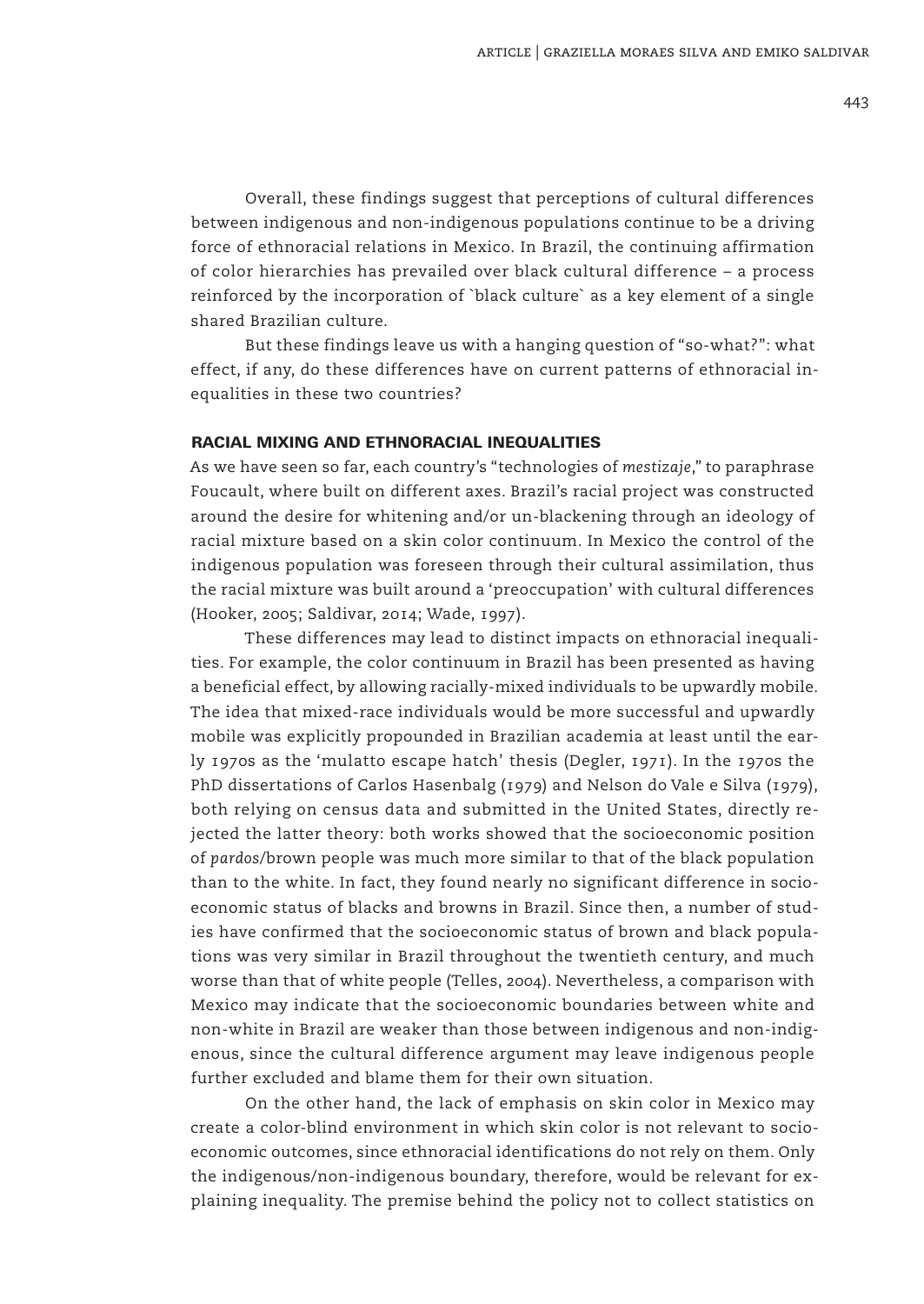race and racial identification in Mexico seems to be that, beyond cultural differences measured by language, ethnoracial identity is irrelevant to social stratification (Aguirre Beltrán, 1992). As a consequence, schooling and learning Spanish have been the most favored strategies to combat exclusion. The underlying assumption is that once you acquire the *mestizo* identity, your wellbeing will increase. If this assumption is correct, there should be no difference in SES between *mestizo* and white populations, for example.

PERLA allows us to compare how ethnoracial categories and socioeconomic outcomes are correlated in Brazil and Mexico. As mentioned, in Brazil a number of studies based on census and larger national household surveys have already confirmed the significant effect of ethnoracial categories, even after controlling by class. In the case of Mexico, the significance of ethnoracial categories for inequality is more contested, even if recently accepted in policy and academic circles.

In addition, by using the color palette, PERLA allow us to compare inequalities based on ethnoracial categories and perceptions about skin color, more directly addressing the existence of a color continuum in Brazil and/or a colorblindness in Mexico. To enable a more straightforward comparison, we divided the interviewer skin color rating based on the color palette into three groups: rated 1-3 (light), rated 4-5 (medium), rated 6 or higher (dark).

We use average years of schooling as a proxy for socioeconomic attainment. Because income measures are not typically reliable, especially in smaller survey samples like ours, and because the occupational structure of these two countries is very different, years of schooling would seem to be a more straightforward source of comparison. Nevertheless, differences in national averages have to be taken into account.

Figure 4 summarizes our results, presenting the average years of schooling for those who identified as white, brown and black in Brazil and white, *mestizo* and indigenous in Mexico. In both countries we also compared the average years of schooling of those classified as light, medium and dark, according to the color palette.

Regarding inequalities based on ethnoracial identification, Figure 4 generally confirms previous findings on the Brazilian case. Those who identified as white have a substantial advantage (one more year of schooling, on average) compared to those who did not identify as white, either as *pardo* (brown) or *preto* (black). In the Mexican case, *mestizos* have a higher average of years of education compared to both those people who identified as white (+1.1 years) and especially those who identified as indigenous (+2.2 years). In short, contrary to Brazil, those identified as *mestizo* have an advantage in terms of years of schooling.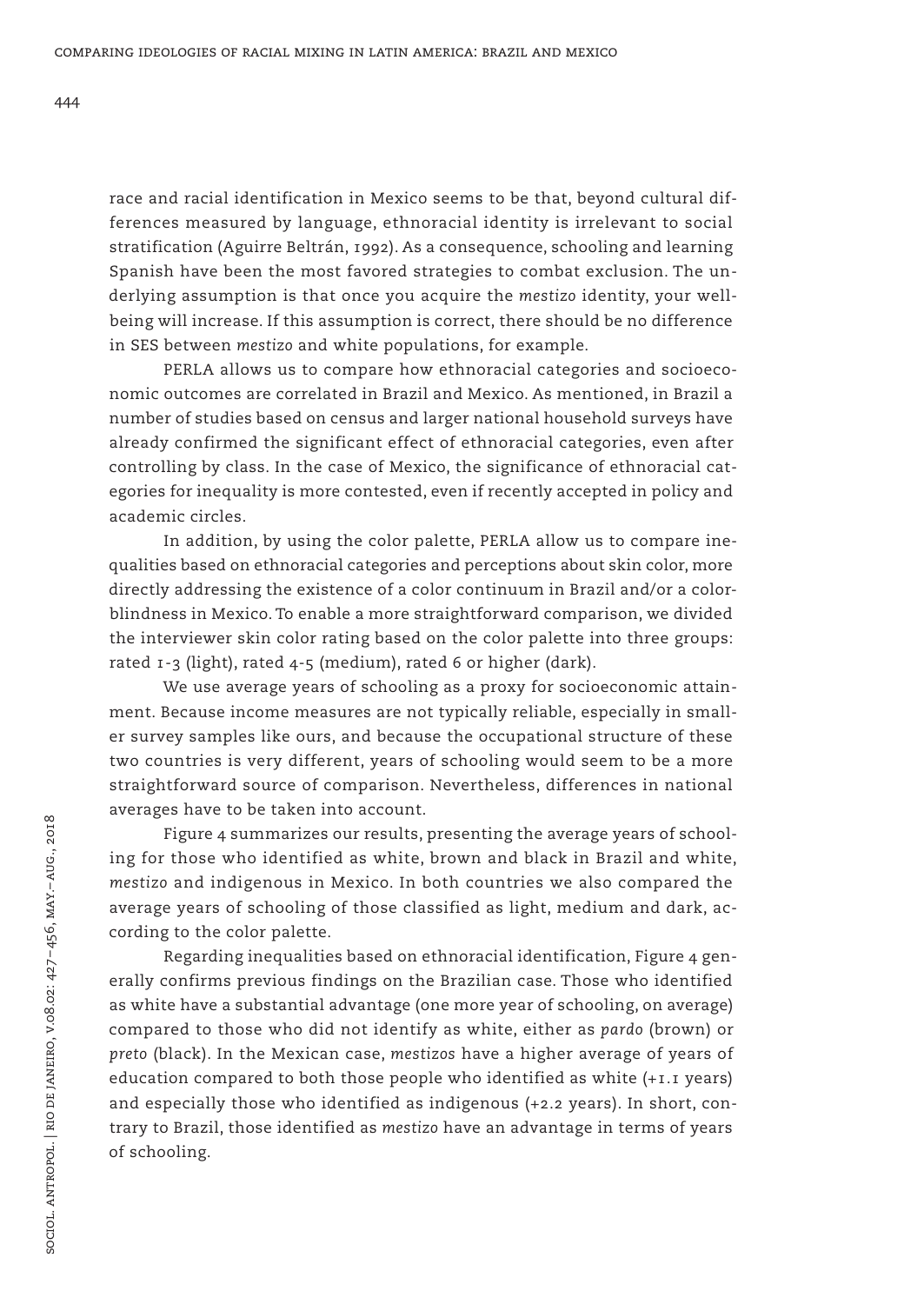



At first glance, this finding would seem to confirm the assumption that, in Mexico, a racially mixed identity is an advantage, since those who identified as white have, on average, one less year of education. These results indicate that while white advantage exists in Brazil, there is indigenous disadvantage in Mexico. However, the schooling gap between those who identified as indigenous and those who identified as *mestizo* in Mexico is much larger than the gap between those identifying as white in Brazil and those who do not. This partly confirms the additional burden of the reification of cultural difference in creating stronger socioeconomic inequalities.

When we turn to the comparison based on the color palette, the first striking find is the similar distribution in the two countries, with lightest skinned people having the highest average of schooling and darkest, the lowest. Despite the different scales used in the two graphs (due to the higher average years of schooling of Mexicans), the difference between lightest and darkest is similar in both countries: about two years.

In Brazil, it was possible to verify the partial existence of a color continuum. Those whose skin color was ranked medium had an average of 7.3 years of education, 0.7 less than those ranked light and 1.4 more than those ranked

445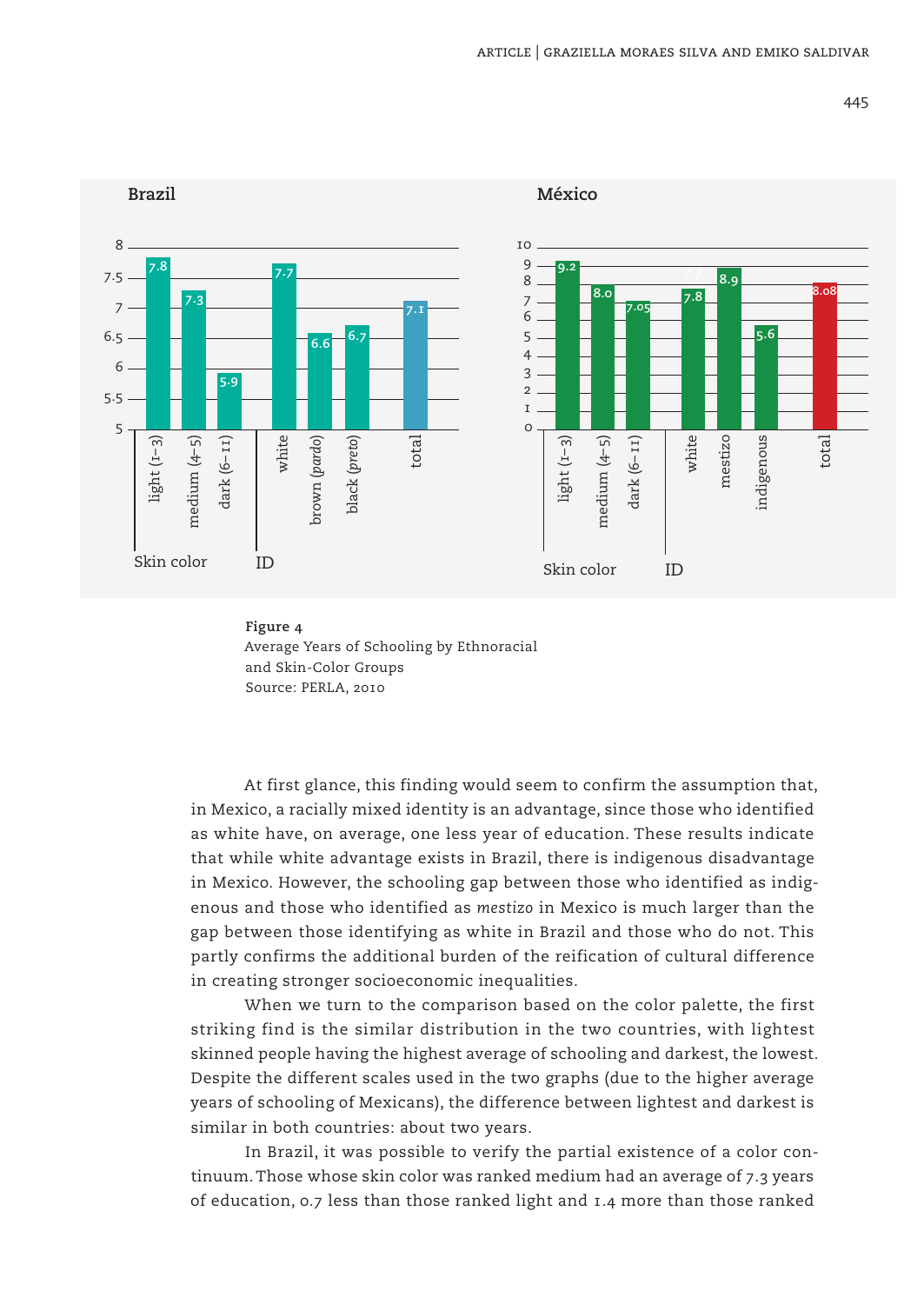dark. But only the differences between the light and dark groups were statistically significant. Moreover, the difference between medium and dark is stronger than between medium and light.

Interestingly, those ranked medium had an average schooling 0.7 years higher than those who self-identified as brown, indicating a significant disconnect between skin color and racial identification in Brazil. In contrast, those whose skin color was ranked as dark had an average of 5.8 years of education, 0.8 less than those who self-identified as black. This suggests that a number of higher achieving respondents, who were ranked as medium or light, opted to identify as black – which may indicate a growing racial awareness. The fact that inequalities appear to increase when we use classifications based on the interviewer's skin-color rating provides further evidence that skin color is an independent variable in this correlation, rather than a product of an endogeneity issue (i.e. better off black/brown people identifying as white).

While in Brazil the group classified as dark had the lowest average years of schooling, in Mexico the most disadvantaged group were those who identified as indigenous. This partly confirms the role of skin color in Brazil and the role of cultural exclusion in Mexico. Nevertheless, even though we could not find a strong correlation between skin color and identity in Mexico (Figure 3), skin color seems to influence educational attainment (Figure 4). As mentioned earlier, the gap between darker and lighter skin is statistically significant and similar to the Brazilian case.

Given that the correlation between skin color and self-ascription is not high in Mexico, but skin color does play a role in educational attainment, in the following figure we explore variations in average of years of schooling according to skin color classification, controlling for ethnoracial identification.

In Figure 5 we can see how skin color affects years of schooling within groups. While dark-skinned *mestizo* and indigenous people remain relatively the same compared to the national average of their groups (5.6 indigenous and 8.9 *mestizo*), dark-skinned white people have almost 2 years less schooling than the national average for their color (7.8 years). But where skin color matters most is for those with light skin: in all the groups, light-skinned people had between 1.5 and 2 years more schooling. This indicates that although dark skin does not seem determinant, with the exception of white people, when it comes to years of schooling, light skin considerably increases the possibility of completing more years.

In short, at first glance, the broad definition of the *mestizo* racial identification seems to have been much more 'successful' at erasing socioeconomic boundaries in Mexico compared to the *pardo*/brown definition in Brazil. Nevertheless, if we take skin color classification as a proxy to measure non-cultural aspects of race (with the assumption that skin color is an important marker for discrimination), it is clear that racial socioeconomic disparities are still very strong in Mexico, beyond the cultural indigenous/non-indigenous boundary.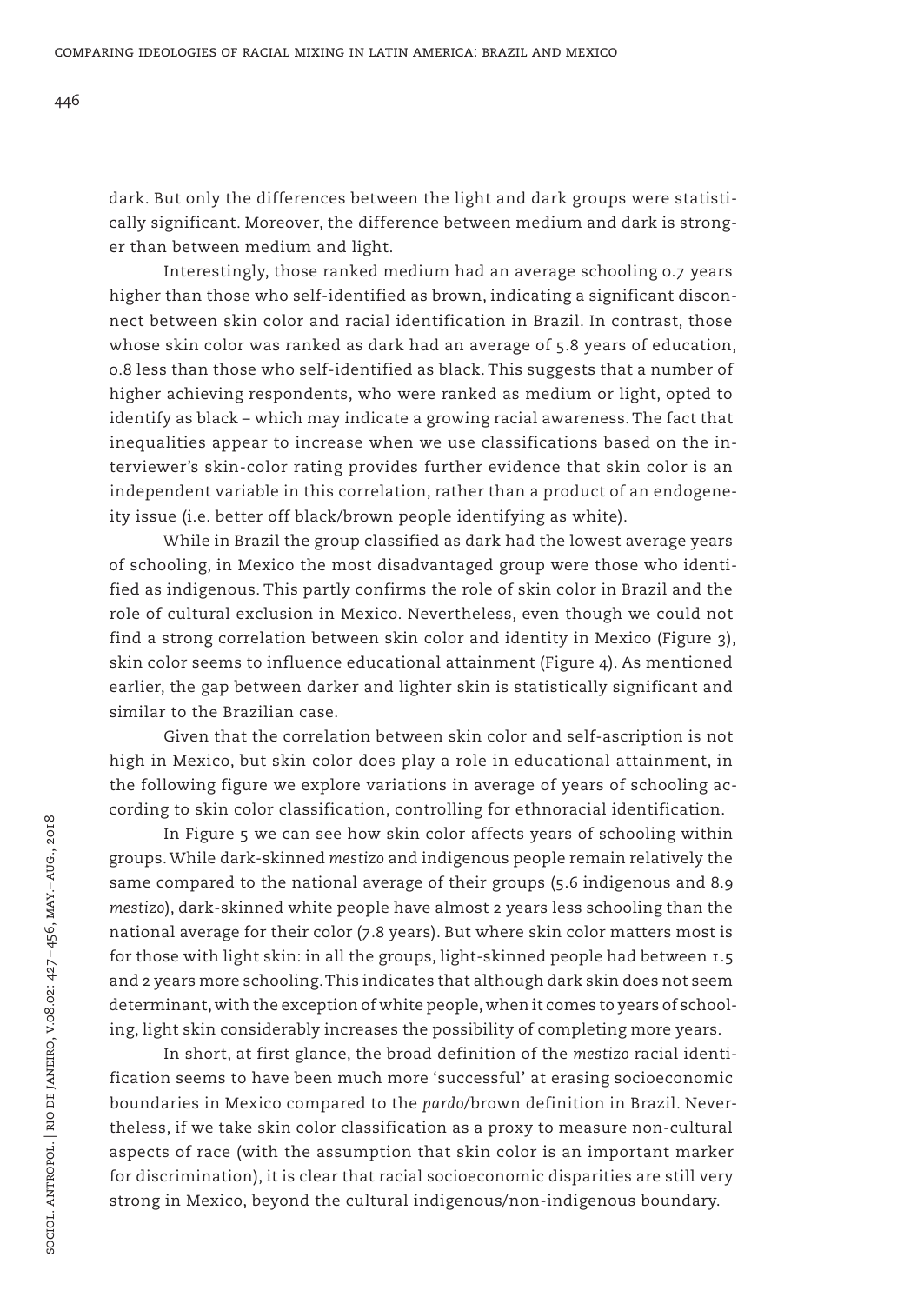

#### **Figure 5**

Average years of schooling by skin color categorization and ethnoracial classification in Mexico. Source: PERLA, 2010

## DISCUSSION AND CONCLUDING REMARKS

It is almost universally accepted today that Brazil and Mexico, like most Latin American countries, have tended to underplay the role of racism in their historical formation through discourses of racial mixture. Although we generally agree with this statement, in this paper we have argued that it is important to move beyond it, exploring the different ways in which these countries have mobilized racial mixtures discourses in their racial formation projects. A comparative approach to the region is crucial to move away from normative descriptions and better understand the persistence of racial hierarchies in contexts of widespread racial mixture.

In both countries we found the persistent centrality of racial differences in socioeconomic outcomes, albeit through different national boundaries: white versus non-white in Brazil and indigenous versus non-indigenous in Mexico. Skin color was also significantly related to inequality in both contexts – characterizing what Telles and the PERLA team (2014) has called the Latin American pigmentocracies. But we also found striking differences in the correlation between skin color rating and racial identification, much stronger in Brazil than in Mexico. The latter finding is related to the salience of cultural differences in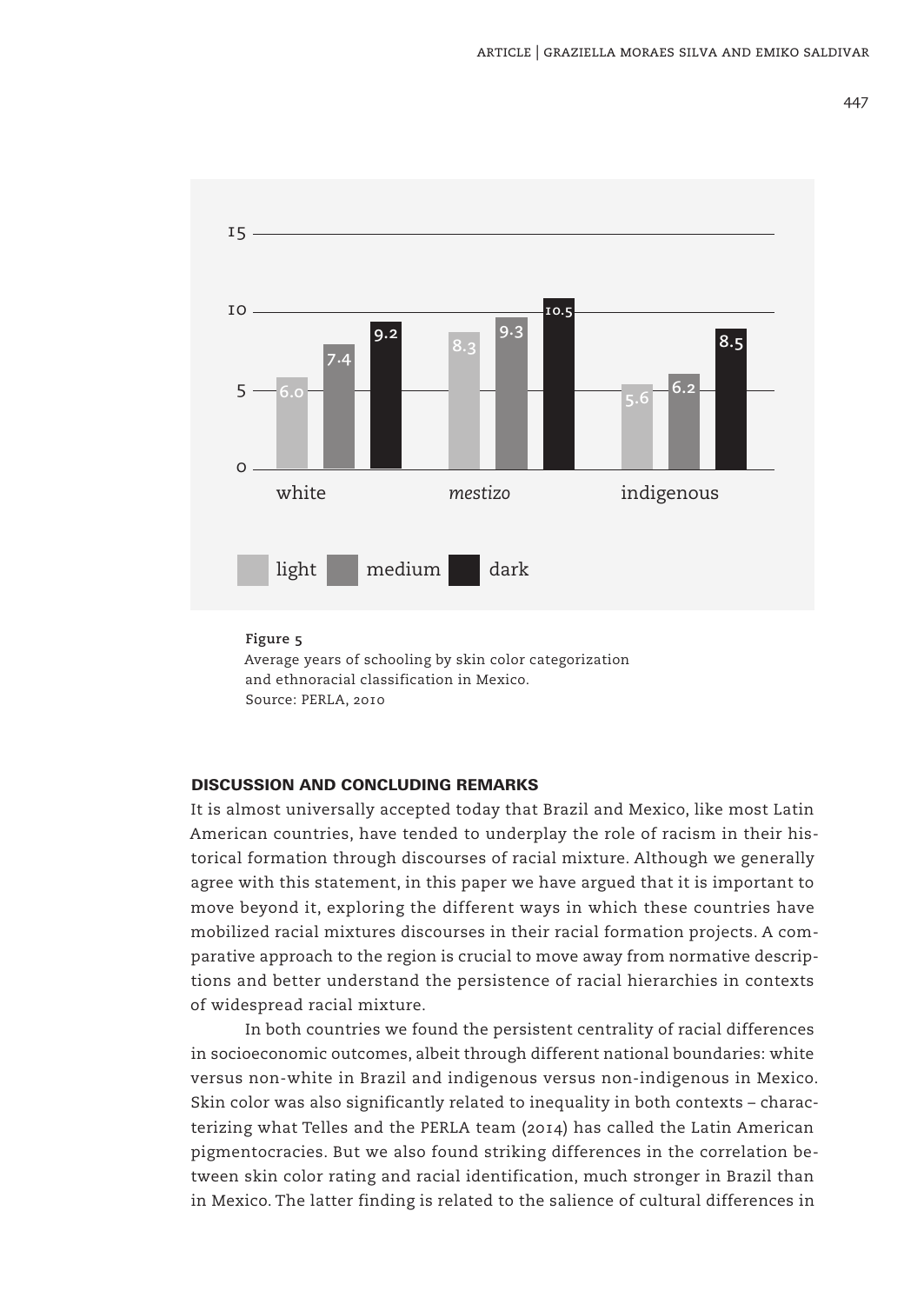Mexico, which seem to play a role in the exclusion of indigenous people. Nevertheless, when looking at skin color differences within each identity group in Mexico, it is clear that skin color plays an important role in stratification.

These differences may help explain the different consequences of racial mixture in Brazil and Mexico today. While in Brazil affirmative action policies for brown and black populations have been implemented and some authors have identified trends of racial 'unmixing' (Bailey, 2009), in Mexico policies have continuously relied on a focus on indigenous culture, bringing together *mestizo* and white, and making the racial hierarchy less visible (Moreno Figueroa, 2010).

Since the gradual return to democracy in the 1980s, Brazilian black movements have denounced the myth of racial democracy by evidencing the persistence of racism in the country. Since the 1990s they have found a growing echo in the State. Backed by statistical data and international agreements, affirmative action policies have been implemented for black people (*preto* and *pardo*) in public universities, which have become mandatory in all federal universities (the most selective in the country) since 2013. Quotas for black and brown candidates to federal public offices have also recently been approved. Simultaneously, Brazil has increasingly collected data on racial identification in different realms in order to measure racial inequality. In 2010, for the first time since 1940, Brazil was a country with a majority non-white population – a clear rejection of the 'whitening' aspiration that historically seemed to guide identification in the country.

Nevertheless, racial mixture has important consequences for the implementation of these policies. The tendency in affirmative action policies is to combine black and poor white populations as similarly excluded (Feres Júnior et al., 2013). Recognition is not seen as an important aspect of fighting racial inequality. Instead, people commonly claim that if poor sectors are targeted, racial inequality will also be solved (an idea implicit even in affirmative action policies, which increasingly focus on poor and black populations). Even though most people recognize racial inequality and even discrimination, they have a harder time seeing any difference in being black. In addition, while racial inequality places black and brown populations together at the lower end of the socioeconomic hierarchy, racism and discrimination are only seen to impact those who are black. Racism is recognized as a historical residue or an attitude shared by a few ignorant people, not as a structural mechanism of present-day discrimination (Moraes Silva, 2012). This is why cultural assimilation is the non-spoken assumption and there is little space to discuss white privilege.

In Mexico, recent indigenous mobilizations and increasing international pressure have also had consequences in terms of a growing acknowledgement of ethnoracial inequalities. But if, as in Brazil, the *mestizaje* project has been contested, its focus on cultural differences has remained largely untouched. The consequence has been the creation of recognition policies but little redis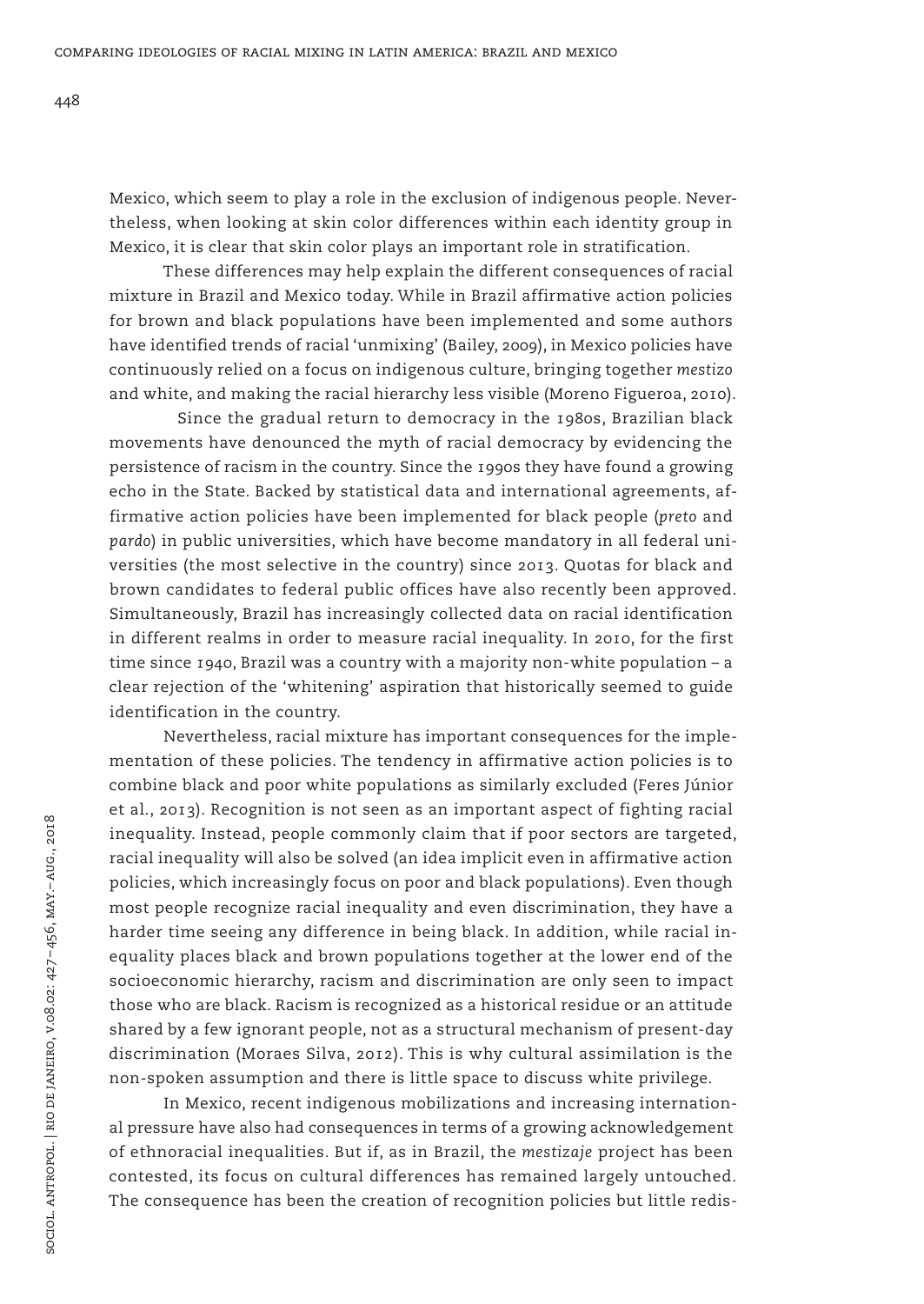tribution. Nothing similar to Brazilian affirmative action is currently debated. Finally, similarly to Brazil, the focus on indigenous rights has failed to address a central aspect of racial inequalities: the existence of racial hierarchies and privilege (Saldivar, 2014).

How have different Latin American *mestizaje* projects been translated into modern multicultural discourses? Does a cultural emphasis make it easier to organize around collective rights (as argued by Hooker) or does it equate *mestizaje* with assimilation? Can the emphasis on color allow for a more inclusive definition of blackness as a collective identity, or does it outlaw the creation of identity boundaries between black and white populations? These are important questions that can only be answered through a closer look within the region and its varieties of racial mixture formations.

Received on 6/10/2017 | Revised on 11/1/2018| Approved on 31/1/2018

**Graziella Moraes Silva** is assistant professor of Sociology at the Graduate Institute of International and Development Studies (IHEID), Geneva, and at the Federal University of Rio de Janeiro (UFRJ), associated to the Program in Sociology and Anthropology (PPGSA) and to the Interdisciplinary Nucleus of Studies on Inequality (NIED). She is one of the authors of *Getting respect: dealing with stigmatization and discrimination in the United States, Brazil and Israel* (2016), and *Pigmentocracies: ethnicity, race, and color in Latin America* (2014). Her current research projects focus on comparative race relations and elite's perceptions of poverty and inequality.

**Emiko Saldivar** is Associate Researcher and Lecturer at the University of California, Santa Barbara (UCSB). She is founding member of Mexico's antiracist collective COPERA (Colectivo para Eliminar el Racismo) and Coordinator of the Hemispheric Activist Research Anti-Racist Network RAIAR (Red de Acción-Investigación Anti-Racista). She is one of the authors of *Pigmentocracies: ethnicity, race, and color in Latin America* (2014), and has published several articles and books chapters both in Spanish and English on *mestizaje*, racial statistics, interculturality an anti-black racism in Mexico.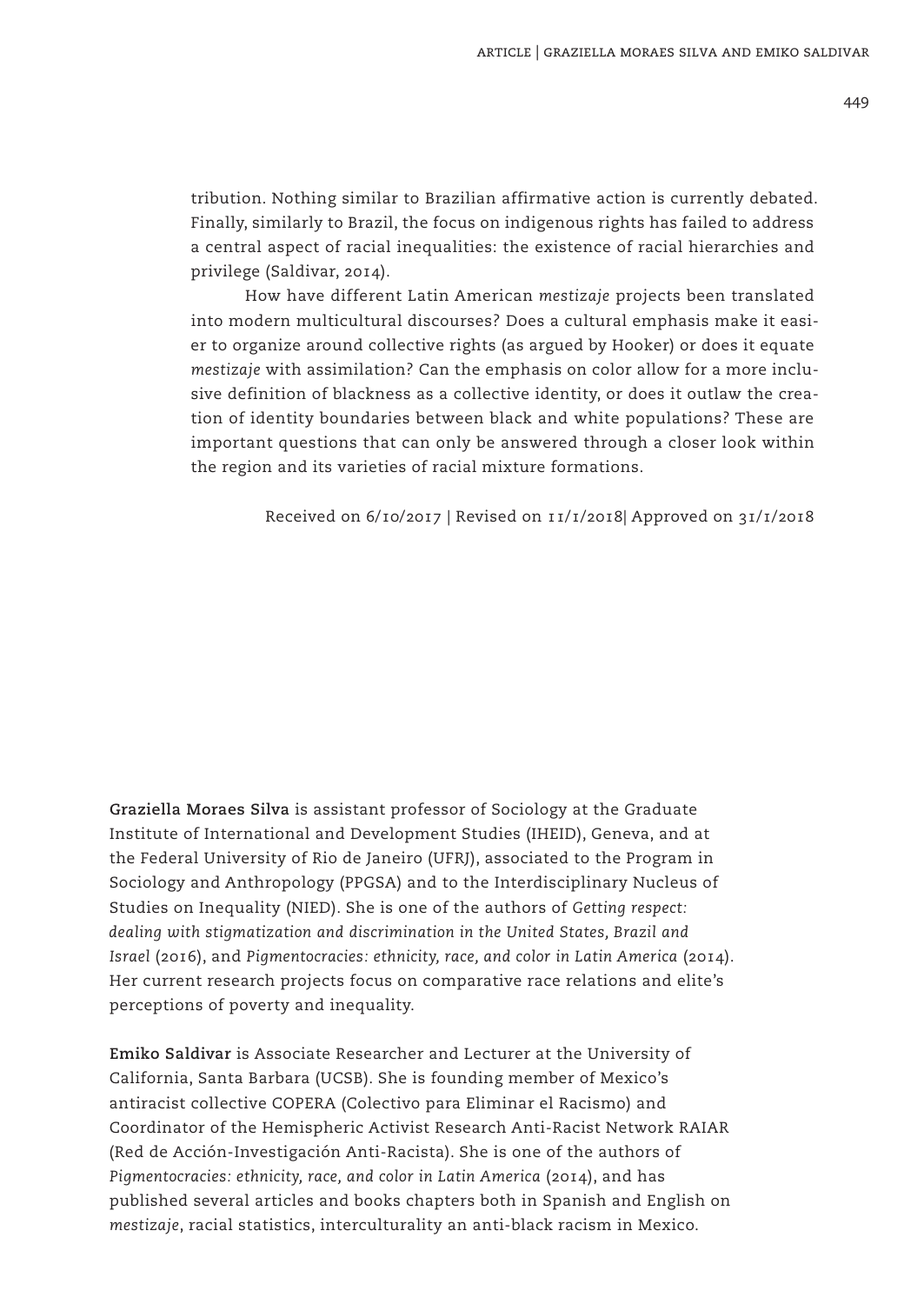## **NOTES**

- 1 In this paper we use racial mixing and *mestizaje* as synonyms. Our focus is on the ideological centrality of racial mixing in Latin America, where it also created strong hybrid identification as *mestizos*, *morenos*, *mulattos* and *pardos*.
- We use the term ethnoracial to refer to distinctions based on biological notions of race or skin color and/or on cultural practices and regional belonging.
- 3 Because indigenous people were only a small fraction of the Brazilian population, their mention was more symbolic than based on actual social policies. Nevertheless, Vargas envisioned a march to the west that would help integrate the few remaining nomadic indigenous groups. For more information, see Garfield, 2001.
- 4 With the exception of the 1910, 1920, 1930 and 1970 Censuses.
- 5 The idea of changing the question was justified by the perception that previous categories had referred to color, while indigenous identity refers to race.
- 6 The reason why the frequency of *pardos* was so low in 1940 was that *pardo* or *mestizo* was not included at that time as an option for interviewers, who could only use the category residual/other.
- 7 Their understanding is that the mixed-race category masks Brazilian racial inequalities, encouraging black people to 'whiten' themselves through the *pardo* identification. Indeed, a large number of statistical studies (enabled by the availability of racial data) have shown that the socioeconomic status of brown and black populations is very similar in Brazil, and much worse than for the white population.
- 8 Furthermore, the relationship between the Mexican state and indigenous people was deeply transformed by the indigenous uprising in 1994, which prompted legal reforms and a reconsideration of the relationship between the state and indigenous people (Hernández, Paz & Sierra, 2004; Saldivar, 2008).
- 9 "Is (interviewee's name) Náhuatl, Maya, Zapoteco, Mixteco or that of another indigenous group?"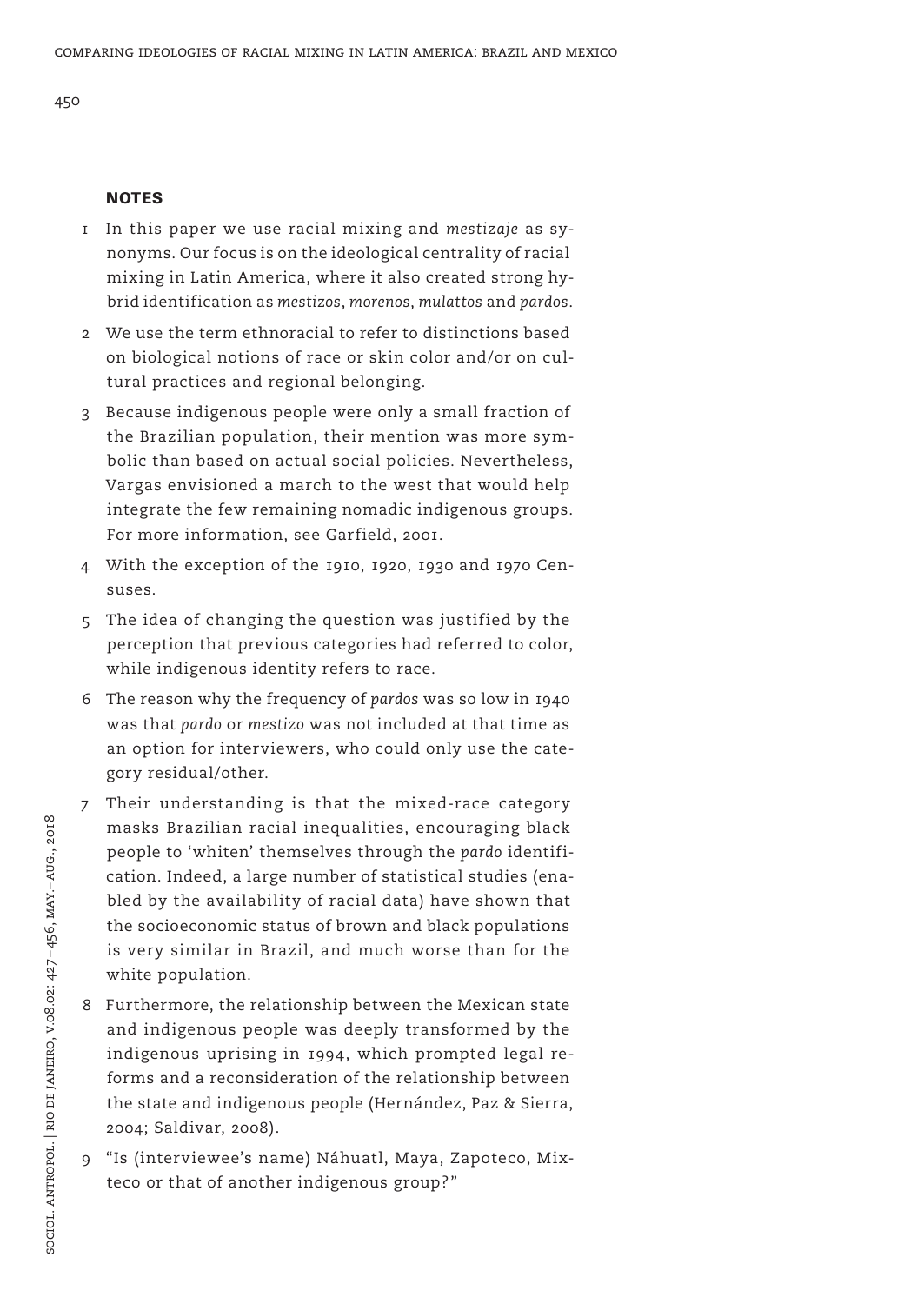- 10 "De acuerdo con la cultura de (NOMBRE), ¿ella (él) se considera indígena?" Once again, this question was only present in the expanded version of the survey.
- 11 The survey was also conducted in Peru and Colombia. For more information, see: Telles & PERLA, 2014.
- 12 Although this sample included a few respondents who identified as black in Mexico and as indigenous or Asian in Brazil, they were excluded from our analysis due to their small numbers.
- 13 In 2010, in a partnership with PERLA coordinator Edward Telles, LAPOP included a few questions on racial identification similar to the questions contained in PERLA.
- 14 The remaining respondents were 3% yellow/Asian, 1.9% indigenous and 2.5% other. 0.7% did not know or did not wish to answer.
- 15 In addition, 3% of respondents identified as black or Afro-Mexican, 3.5% as other and 4% refused to reply.
- 16 For the complete study report, see: http://www.ibge.gov. br/home/estatistica/populacao/caracteristicas\_raciais/ default\_raciais.shtm

#### **BIBLIOGRAPHY**

Aguirre Beltrán, Gonzalo. (1992) [1969]. Oposición de raza y cultura en el pensamiento antropológico mexicano. In: *Obra polémica.* México: Ediciones Fuente Cultural.

Appelbaum, Nancy P., Macpherson, Anne S. & Rosemblatt, Karin Alejandra. (2003). Introduction: racial nations. In: Appelbaum, Nancy P., Macpherson, Anne S. & Rosemblatt, Karin Alejandra (eds.). *Race and nation in modern Latin America*. Chapell Hill: The University of North Carolina Press, p. 1-31.

Bailey, Stanley. (2009). *Legacies of race: identities, attitudes and politics in Brazil*. Palo Alto: Stanford University Press.

Banton, Michael. (1998). *Racial theories*. Cambridge: Cambridge University Press.

Bonilla-Silva, Eduardo. (2004). Race in the World System. *Du Bois Review*, 1/1, p. 189-194.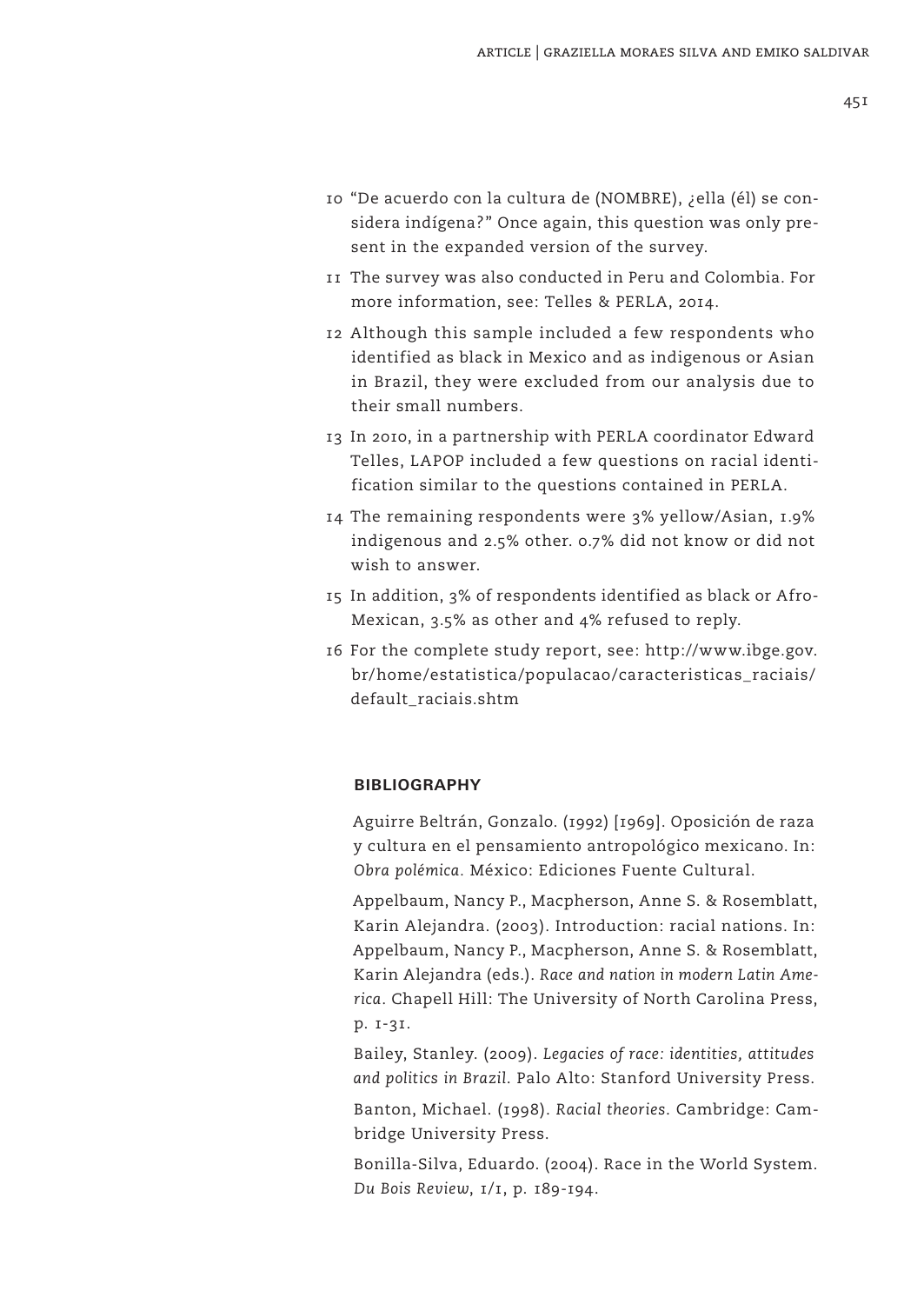CONAPRED. (2010). *Encuesta Nacional sobre Discriminación.*  Available at <http://www.conapred.org.mx/userfiles/files/ Enadis-2010-RG-Accss-001.pdf.> Access on 20/4/2018.

Cunha, Olívia. (1999). Sua alma em sua palma: identificando a "raça" e inventando a nação. In: Pandolfi, Dulce (ed.)*. Repensando o Estado Novo.* Rio de Janeiro: Editora FGV.

Cunin, Elizabeth. (2002). Chicago bajo el trópico o las virtudes heurísticas del mestizaje. *Revista Colombiana de Antropología*, 38, p. 11-44.

Degler, Carl N. (1971). *Neither black nor white: slavery and race relations in Brazil and the United States*. New York: Macmillan.

De la Cadena, Marisol. (2000). *Indigenous mestizos: the politics of race and culture in Cuzco, Peru, 1919-1991*. Durham: Duke University Press.

Feres Júnior, João et al. (2013). O impacto da Lei  $n^{\circ}$  12.711 sobre as universidades federais. *Levantamento das polítcas de ação afirmativas* (GEMAA)*.* Rio de Janeiro: Iesp-Uerj.

Freyre, Gilberto. (1946) [1933]. *The masters and the slaves: a study in the development of Brazilian civilization*. Translated by Samuel Putnam. New York: Alfred Knopf.

Fry, Peter et al. (2007). *Divisões perigosas: políticas raciais no Brasil contemporâneo*. Rio de Janeiro: Civilização Brasileira.

Gamio, Manuel. (2010) [1916]. *Forjando patria*. Boulder: University of Colorado Press.

Garfield, Seth. (2001). *Indigenous struggle at the heart of Brazil: state policy, frontier expansion, and the Xavante Indians, 1937-1988.* Durham: Duke University Press.

Hanchard, Michael George. (1994). *Orpheus and power: the Movimento Negro of Rio de Janeiro and São Paulo, Brazil, 1945- 1988*. Princeton: Princeton University Press.

Harris, Marvin. (1964). *Patterns of race in the Americas*. Westport: Greenwood Press.

Hasenbalg, Carlos Alfredo. (1979). *Discriminação e desigualdades raciais no Brasil*. Rio de Janeiro: Graal.

Hernández, Rosalva Aida; Paz, Sarela & Sierra, María Teresa. (2004). *El Estado y los Indígenas en tiempos del PAN: neoindigenismo, legalidad e identidad.* México: CIESAS/Porrúa.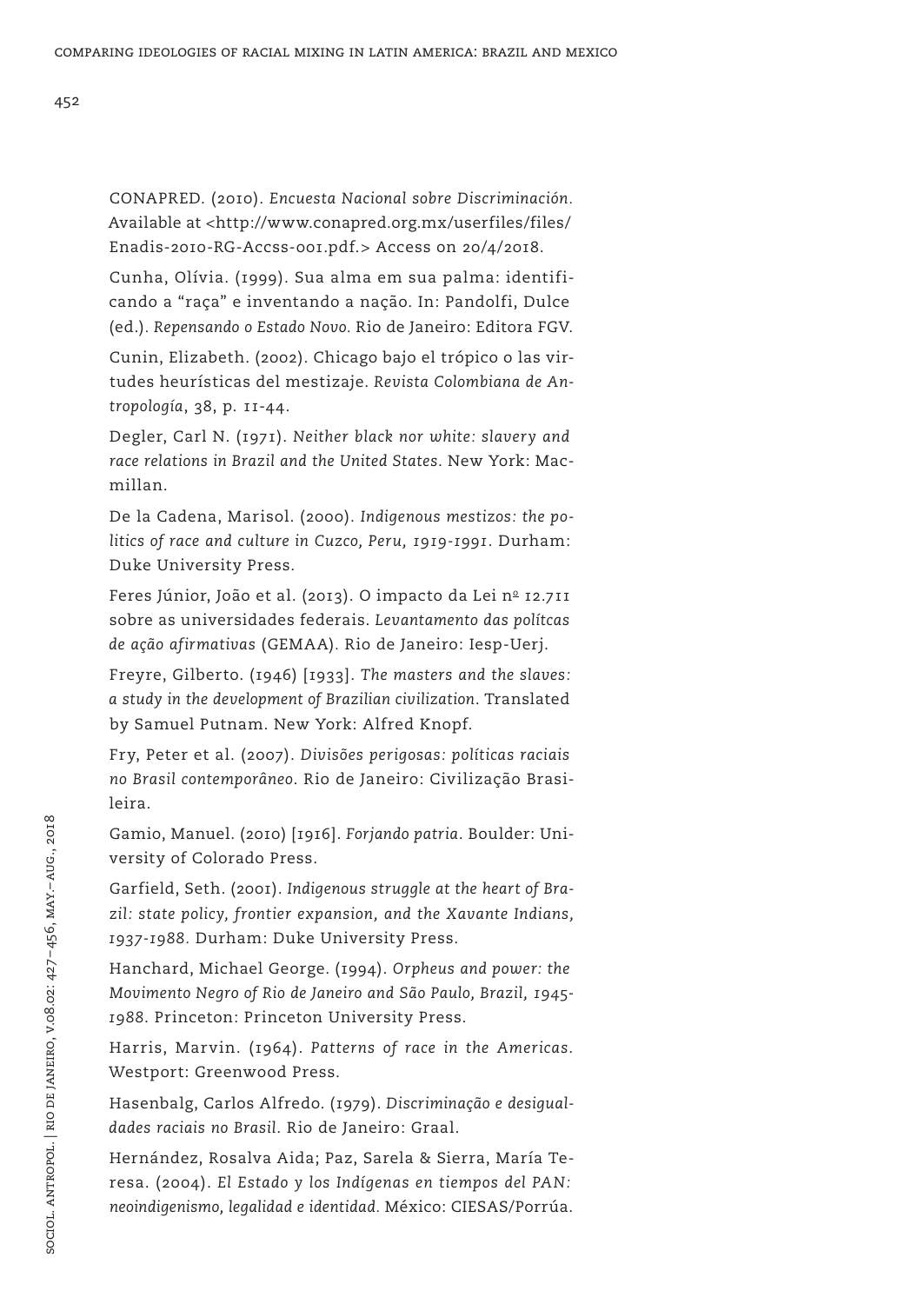Hooker, Juliet. (2005). Indigenous inclusion/black exclusion: race, ethnicity and multicultural citizenship in Latin America. *Journal of Latin American Studies*, 37/2, p. 85- 310.

INEGI. (2013). *Perfil sociodemográfico: Estados Unidos Mexicanos. Censo de población y vivienda*. Available at <http:// internet.contenidos.inegi.org.mx/contenidos/Productos/ prod\_serv/contenidos/espanol/bvinegi/productos/censos/ poblacion/2010/perfil\_socio/uem/702825047610\_1.pdf>. Access on 20/4/2018.

INEGI. (2010). Censo de Población y Vivienda. Available at <http://www.beta.inegi.org.mx/proyectos/ccpv/2010/>. Access on 5/5/2018.

INEGI. (1996). Estados Unidos Mexicanos. Cien Años de Censos de Población.

Knight, Alan. (1990). Racism, revolution, and *indigenismo*: México, 1910-1940. In: Graham, Richard (ed.). *The idea of race in Latin America, 1870-1940*. Austin: University of Texas Press, p. 71-113.

LAPOP. (2010). Available at <https://www.vanderbilt.edu/ lapop/ab2010.php>. Access on 5/5/2018.

Lomnitz-Adler, Claudio. (1996). *Las salidas del labarinto*. México: Joaquín Mortiz.

Maio, Marcos Chor. (1999). O Projeto Unesco e a agenda das relações raciais no Brasil nos anos 40 e 50. *Revista Brasileira de Ciências Sociais*, 14/41, p. 141-158.

Martínez Casas, Regina. (2009). *Vivir invisibles. La resignificacion cultural entre los otomies urbanos de Guadalajara.* México: CIESAS.

Martínez Casas, Regina et al. (2014). The different faces of *mestizaje*: ethnicity and race in Mexico. In: Telles, Edward & PERLA (eds.). *Pigmentocracies: ethnicity, race, and color in Latin America.* Chapel Hill: University of North Carolina Press.

Martinez Novo, Carmen. (2006). *Who defines indigenous people?* New Brunswick: Rutgers University Press.

Marx, Anthony. (1998). *Making race and nation: a comparison of South Africa, the United States and Brazil*. Cambridge: Cambridge University Press.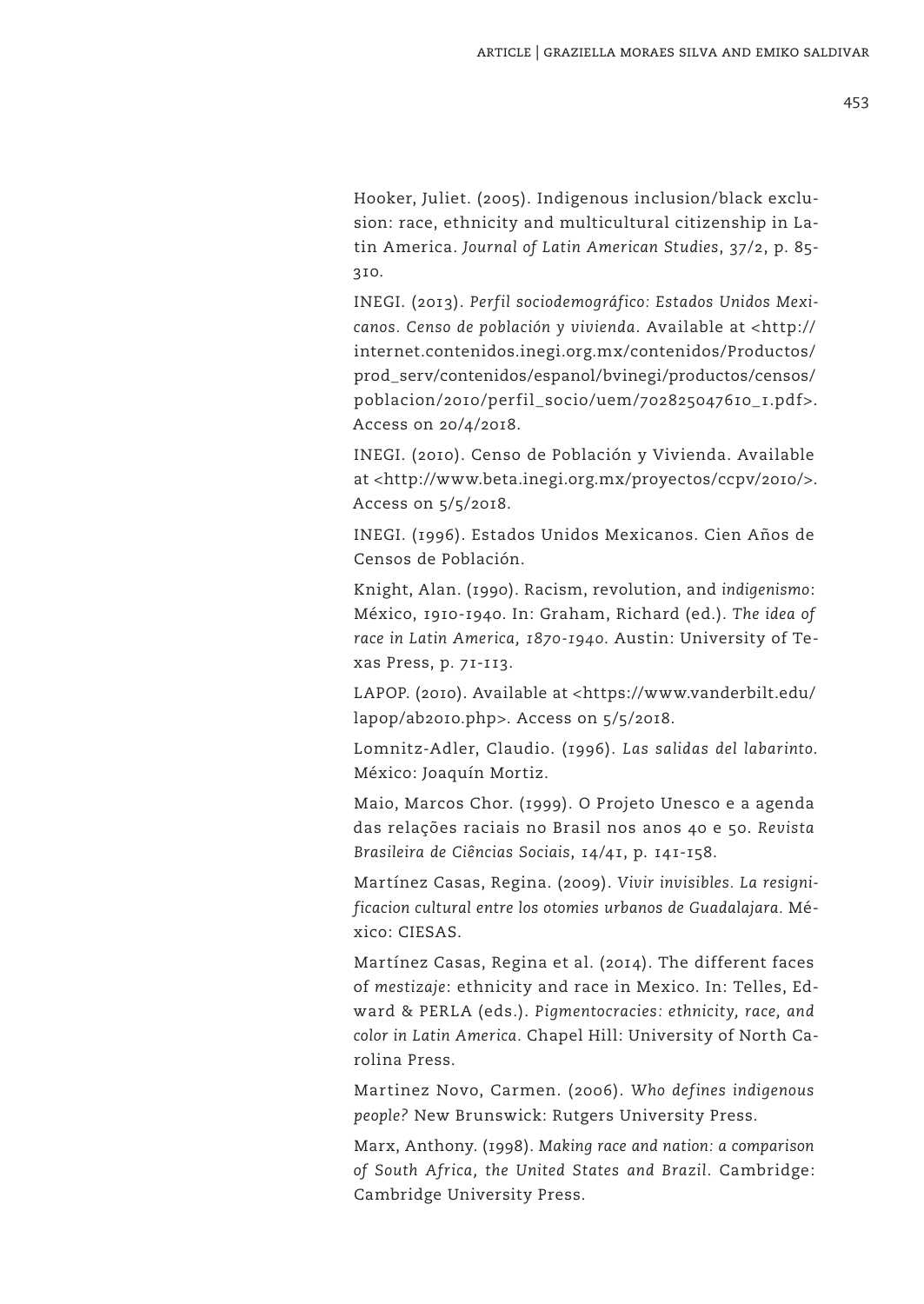Moraes Silva, Graziella & Souza Leão, Luciana. (2012). O paradoxo da mistura: identidades, desigualdades e percepção de discriminação entre brasileiros pardos. *Revista Brasileira de Ciências Sociais*, 27/80, p. 117-133.

Moreno Figueroa, Monica. (2010). Distributed intensities: whiteness, *mestizaje* and the logics of Mexican racism. *Ethnicities*, 10/3, p. 387- 401.

Moreno Figueroa, Monica & Saldivar, Emiko. (2015). "We are not racists, we are Mexicans": privilege, nationalism and post-race ideology in Mexico. *Critical Sociology*, 42/4-5. Nobles, Melissa. (2000). *Shades of citizenship: race and the census in modern politics*. Stanford: Stanford University Press.

Poole, Deborah. (2004). An image of "our Indian": type photographs and racial sentiments. *Hispanic American Historical Review*, 84/1, p. 37-82.

Powell, Brenna Marea & Moraes Silva, Graziella. (2018). Technocrats' compromises: defining race and the struggle for equality in Brazil, 1970-2010. *Journal of Latin American Studies*, 50/1, p. 87-115.

Renique, Gerardo. (2003). Anti-Chinese racism, nationalism and state formation in post-revolutionary Mexico, 1920s-1930s. In: Appelbaum, Nancy P., Macpherson, Anne S. & Rosemblatt, Karin Alejandra (eds.). *Race and nation in modern Latin America*. Chapel Hill: University of North Carolina Press, p. 211-236.

Saldivar, Emiko. (2014). 'It's not race, it's culture': untangling racial politics in Mexico. *Latin American and Caribbean Ethnic Studies*, 9/1, p. 89-108*.*

Saldivar, Emiko. (2008). *Prácticas cotidianas del estado: una etnografía del indigenismo*. México: Universidad Iberoamericana.

Saldivar, Emiko & Walsh, Casey. (2014). Race, ethnicity and social identities in Mexican statistics. *Journal of Iberian and Latin American Research*, 20/3, p. 455-475.

Seyferth, Giralda. (1997). A assimilação dos imigrantes como questão nacional. *Mana*, 3/1, p. 95-131.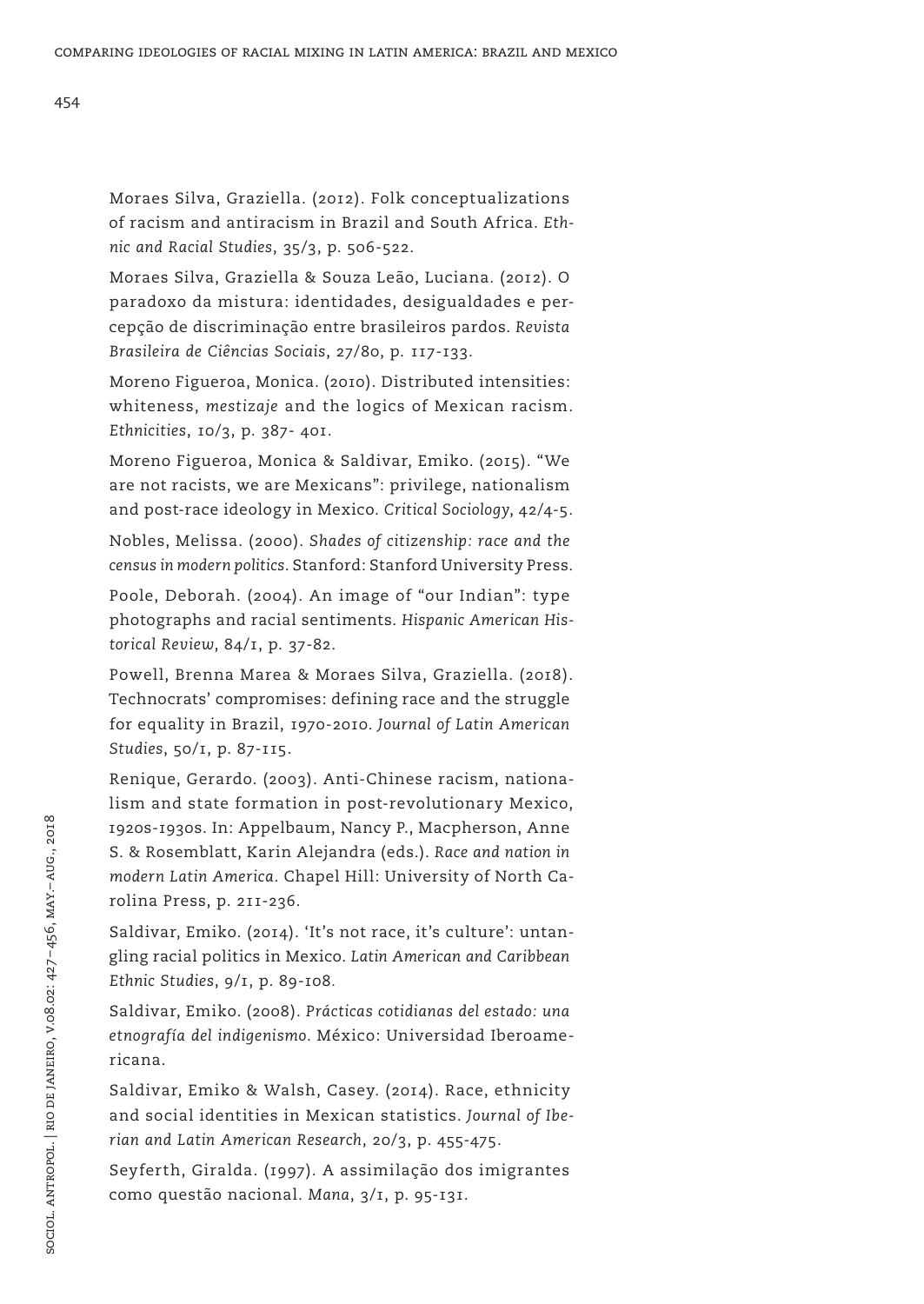Sheriff, Robin E. (2001). *Dreaming equality: color, race, and racism in urban Brazil*. New Brunswick: Rutgers University Press.

Skidmore, Thomas. (1976). *Preto no branco: raça e nacionalidade no pensamento brasileiro*. São Paulo: Paz e Terra.

Stepan, Nancy. (1991). *The hour of eugenics: race, gender, and nation in Latin America*. Ithaca: Cornell University Press.

Stern, Alexandra Minna. (2009). Eugenics and racial classification in modern Mexican America. In: Deans-Smith, Susan & Katzew, Ilona (eds.). *Race and classification: the case of Mexican America*. Palo Alto: Stanford University Press, p. 151-173.

Sue, Christina A. (2013). *Land of the cosmic race: racism, race mixture, and blackness in Mexico.* New York: Oxford.

Telles, Edward Eric. (2004). *Race in another America: the significance of skin color in Brazil*. Princeton: Princeton University Press.

Telles, Edward Eric. (2003). *Racismo à brasileira: uma nova perspectiva sociológica*. Rio de Janeiro: Relume-Dumará/ Fundação Ford.

Telles, Edward & Garcia, Denia. (2013). Mestizaje and public opinion. *Latin American Research Review*, 48/3, p. 130-152.

Telles, Edward & PERLA (Project on Ethnicity and Race in Latin America). (2014). *Pigmentocracies: ethnicity, race, and color in Latin America.* Chapel Hill: University of North Carolina Press.

Vale e Silva, Nelson do. (1979). *White-non-white income differentials: Brazil*. PhD Thesis. University of Michigan.

Van den Bergue, Pierre. (1967). *Race and racism: a comparative perspective*. New York: Wiley.

Vasconcelos, José. (1966) [1925]. *La Raza Cosmica*. México: Espasa

Velazquez, Maria Elisa. (2011). Africanos y afrodescendientes en México: premisas que obstaculizan entender su pasado y presente. *Cuicuilco*, 51, p. 11-22.

Villareal, Andres. (2010). Stratification by skin color in contemporary Mexico. In: *American Sociological Review*, 75/5, p. 652-678.

Wade, Peter. (1997). *Race and ethnicity in Latin America.* London: Pluto Press.